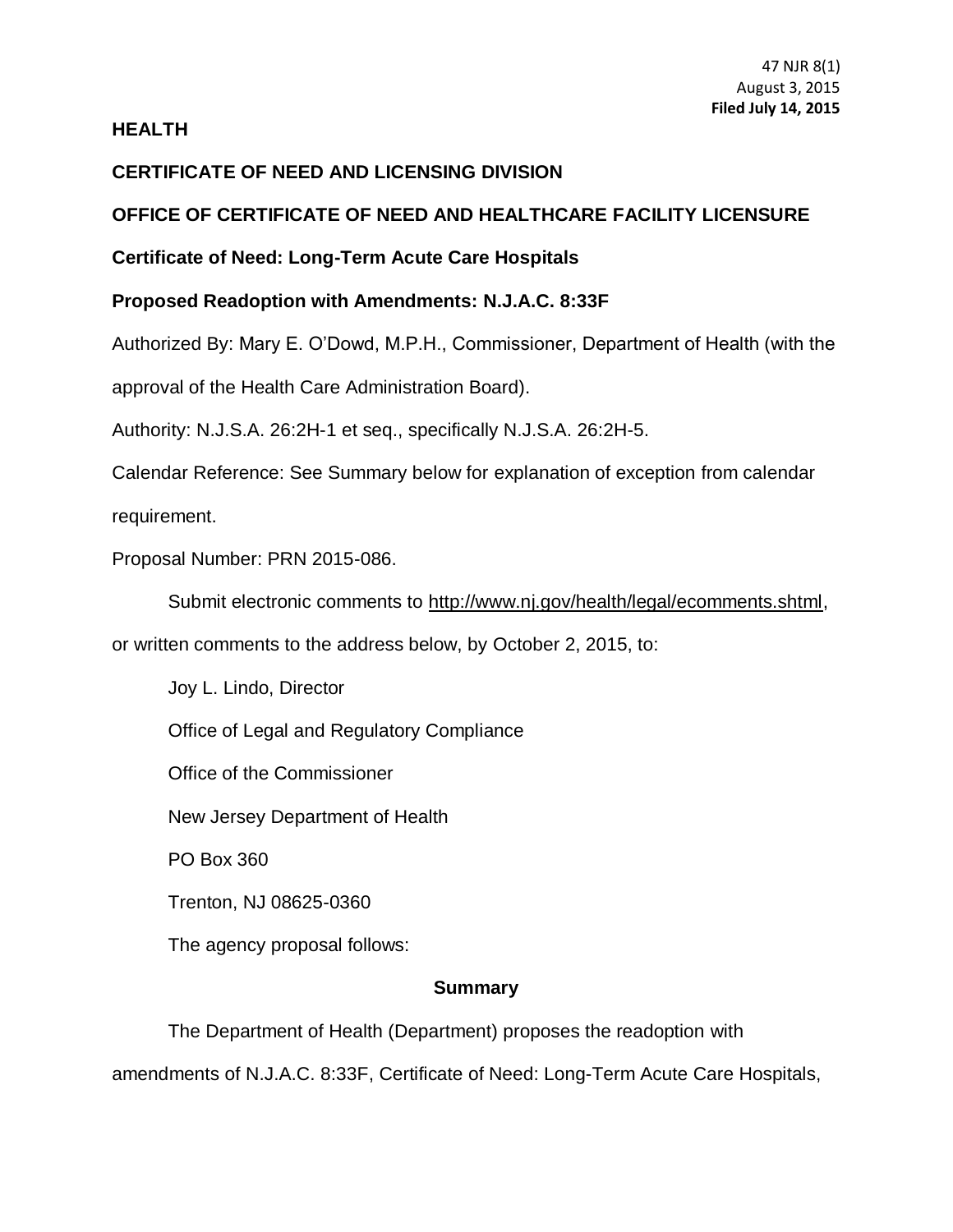which is scheduled to expire on June 19, 2015, in accordance with [N.J.S.A. 52:14B-5.1](https://web.lexisnexis.com/research/buttonTFLink?_m=62605cf6750c3d35a3df6f5159e5bbcc&_xfercite=%3ccite%20cc%3d%22USA%22%3e%3c%21%5bCDATA%5b40%20N.J.R.%20965%28a%29%5d%5d%3e%3c%2fcite%3e&_butType=4&_butStat=0&_butNum=5&_butInline=1&_butinfo=NJCODE%2052%3a14B-5.1&_fmtstr=FULL&docnum=11&_startdoc=1&wchp=dGLbVzt-zSkAb&_md5=5e59e7e961a6e68c9467827807a2a350) and Executive Order No. 66 (1978). In accordance with N.J.S.A. 52:14B-5.1.c(2), the filing of this notice of proposed readoption with amendments with the Office of Administrative Law on or before June 19, 2015, operates to extend the expiration date of [N.J.A.C. 8:33F](https://web.lexisnexis.com/research/buttonTFLink?_m=62605cf6750c3d35a3df6f5159e5bbcc&_xfercite=%3ccite%20cc%3d%22USA%22%3e%3c%21%5bCDATA%5b40%20N.J.R.%20965%28a%29%5d%5d%3e%3c%2fcite%3e&_butType=4&_butStat=0&_butNum=6&_butInline=1&_butinfo=NJ%20ADMIN%208%3a33F&_fmtstr=FULL&docnum=11&_startdoc=1&wchp=dGLbVzt-zSkAb&_md5=1887dcb1a3e0143a3574740875dff554) 180 days to December 16, 2015.

The Department has reviewed [N.J.A.C. 8:33F](https://web.lexisnexis.com/research/buttonTFLink?_m=62605cf6750c3d35a3df6f5159e5bbcc&_xfercite=%3ccite%20cc%3d%22USA%22%3e%3c%21%5bCDATA%5b40%20N.J.R.%20965%28a%29%5d%5d%3e%3c%2fcite%3e&_butType=4&_butStat=0&_butNum=7&_butInline=1&_butinfo=NJ%20ADMIN%208%3a33F&_fmtstr=FULL&docnum=11&_startdoc=1&wchp=dGLbVzt-zSkAb&_md5=ea12d0dd57f5945a1c6d3da43c56a7bf) and has determined that the existing rules, with the proposed amendments, would continue to be necessary, adequate, reasonable, efficient, understandable, and responsive to the purposes for which they were originally promulgated. Therefore, the Department has determined to readopt the chapter with amendments. The rules proposed for readoption with amendments would continue to provide the regulatory framework to fulfill the Department's obligation to ensure access to long-term acute care services of the highest quality while taking into consideration the significant changes in the economics of the health care system since the inception of the certificate of need program. The Department notes that the Centers for Medicare & Medicaid Services has imposed a moratorium on new long-term acute care hospitals (LTACs) and on the expansion of existing LTACs, effective April 1, 2014 through September 20, 2017. 79 Fed. Reg. 27978. Prospective LTACs with an approved certificate of need are exempt from the moratorium.

[N.J.A.C. 8:33F,](https://web.lexisnexis.com/research/buttonTFLink?_m=62605cf6750c3d35a3df6f5159e5bbcc&_xfercite=%3ccite%20cc%3d%22USA%22%3e%3c%21%5bCDATA%5b40%20N.J.R.%20965%28a%29%5d%5d%3e%3c%2fcite%3e&_butType=4&_butStat=0&_butNum=8&_butInline=1&_butinfo=NJ%20ADMIN%208%3a33F&_fmtstr=FULL&docnum=11&_startdoc=1&wchp=dGLbVzt-zSkAb&_md5=925d103673c06535375756d24e60f38b) Certificate of Need: Long-Term Acute Care Hospitals, first became effective January 21, 2003, upon its adoption by the Department as new rules, with the approval of the Health Care Administration Board (HCAB). [34 N.J.R. 487\(a\),](https://web.lexisnexis.com/research/buttonTFLink?_m=62605cf6750c3d35a3df6f5159e5bbcc&_xfercite=%3ccite%20cc%3d%22USA%22%3e%3c%21%5bCDATA%5b40%20N.J.R.%20965%28a%29%5d%5d%3e%3c%2fcite%3e&_butType=4&_butStat=0&_butNum=9&_butInline=1&_butinfo=34%20NJR%20487A&_fmtstr=FULL&docnum=11&_startdoc=1&wchp=dGLbVzt-zSkAb&_md5=a67fe8021528e45e722a736768b4810a) [35 N.J.R. 410\(a\).](https://web.lexisnexis.com/research/buttonTFLink?_m=62605cf6750c3d35a3df6f5159e5bbcc&_xfercite=%3ccite%20cc%3d%22USA%22%3e%3c%21%5bCDATA%5b40%20N.J.R.%20965%28a%29%5d%5d%3e%3c%2fcite%3e&_butType=4&_butStat=0&_butNum=10&_butInline=1&_butinfo=35%20NJR%20410A&_fmtstr=FULL&docnum=11&_startdoc=1&wchp=dGLbVzt-zSkAb&_md5=9e666e7682667ee27e422302e9a59897) The Department amended [N.J.A.C. 8:33F](https://web.lexisnexis.com/research/buttonTFLink?_m=62605cf6750c3d35a3df6f5159e5bbcc&_xfercite=%3ccite%20cc%3d%22USA%22%3e%3c%21%5bCDATA%5b40%20N.J.R.%20965%28a%29%5d%5d%3e%3c%2fcite%3e&_butType=4&_butStat=0&_butNum=11&_butInline=1&_butinfo=NJ%20ADMIN%208%3a33F&_fmtstr=FULL&docnum=11&_startdoc=1&wchp=dGLbVzt-zSkAb&_md5=1a4f887580d3f026c310bd9ea0a96ade) to permit an additional 36-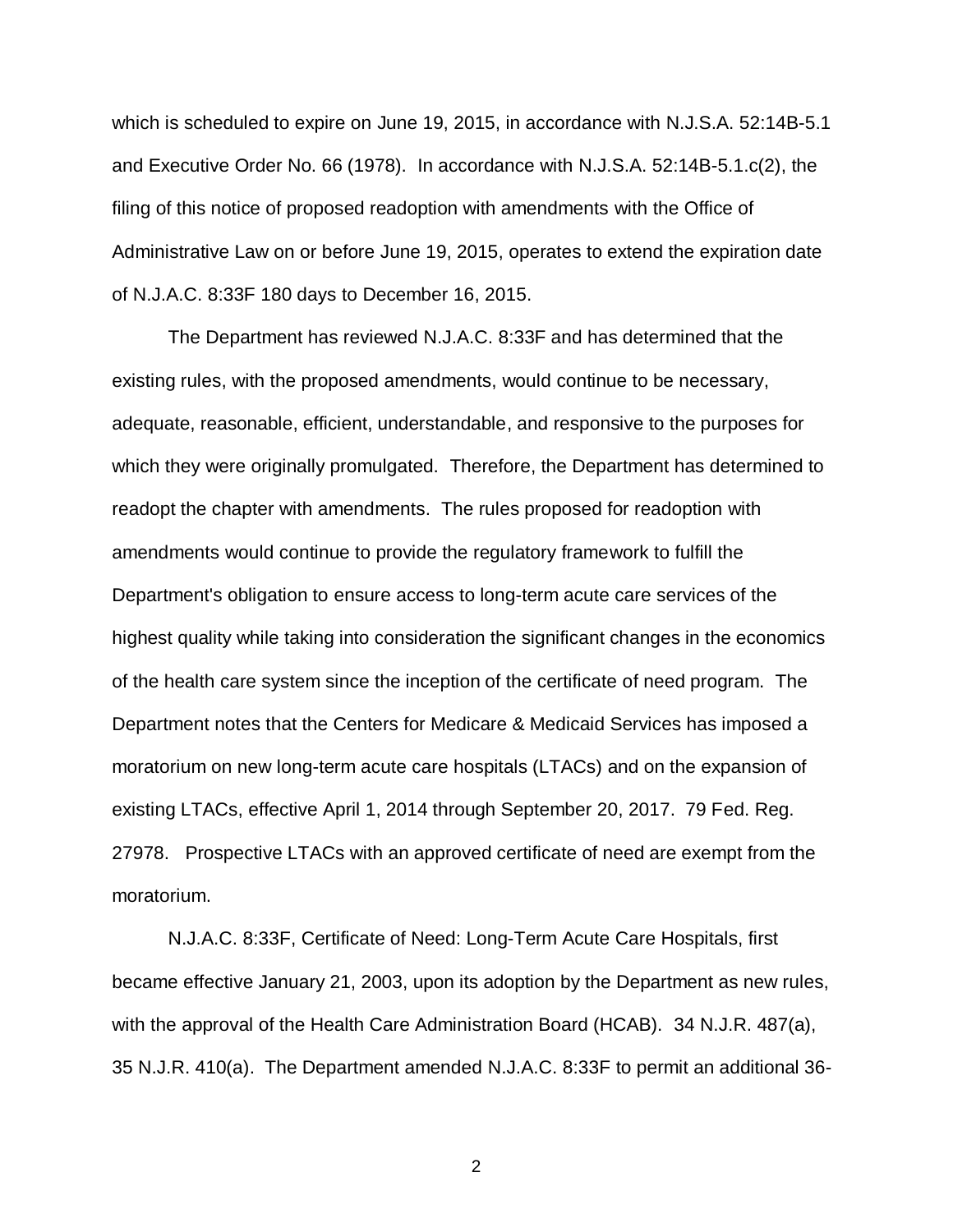month period for the submission of expedited review certificate of need applications for long-term acute care hospital services, effective March 20, 2006. [37 N.J.R. 2282\(a\),](https://web.lexisnexis.com/research/buttonTFLink?_m=62605cf6750c3d35a3df6f5159e5bbcc&_xfercite=%3ccite%20cc%3d%22USA%22%3e%3c%21%5bCDATA%5b40%20N.J.R.%20965%28a%29%5d%5d%3e%3c%2fcite%3e&_butType=4&_butStat=0&_butNum=12&_butInline=1&_butinfo=37%20NJR%202282A&_fmtstr=FULL&docnum=11&_startdoc=1&wchp=dGLbVzt-zSkAb&_md5=68732a50adb86b487e6c4b7a46412c9e) [38](https://web.lexisnexis.com/research/buttonTFLink?_m=62605cf6750c3d35a3df6f5159e5bbcc&_xfercite=%3ccite%20cc%3d%22USA%22%3e%3c%21%5bCDATA%5b40%20N.J.R.%20965%28a%29%5d%5d%3e%3c%2fcite%3e&_butType=4&_butStat=0&_butNum=13&_butInline=1&_butinfo=38%20NJR%201451A&_fmtstr=FULL&docnum=11&_startdoc=1&wchp=dGLbVzt-zSkAb&_md5=86bd8259b7782f0970904c6e3716c89c)  [N.J.R. 1451\(a\).](https://web.lexisnexis.com/research/buttonTFLink?_m=62605cf6750c3d35a3df6f5159e5bbcc&_xfercite=%3ccite%20cc%3d%22USA%22%3e%3c%21%5bCDATA%5b40%20N.J.R.%20965%28a%29%5d%5d%3e%3c%2fcite%3e&_butType=4&_butStat=0&_butNum=13&_butInline=1&_butinfo=38%20NJR%201451A&_fmtstr=FULL&docnum=11&_startdoc=1&wchp=dGLbVzt-zSkAb&_md5=86bd8259b7782f0970904c6e3716c89c) The Department also amended [N.J.A.C. 8:33F](https://web.lexisnexis.com/research/buttonTFLink?_m=62605cf6750c3d35a3df6f5159e5bbcc&_xfercite=%3ccite%20cc%3d%22USA%22%3e%3c%21%5bCDATA%5b40%20N.J.R.%20965%28a%29%5d%5d%3e%3c%2fcite%3e&_butType=4&_butStat=0&_butNum=14&_butInline=1&_butinfo=NJ%20ADMIN%208%3a33F&_fmtstr=FULL&docnum=11&_startdoc=1&wchp=dGLbVzt-zSkAb&_md5=603028d030ab74233f30c45045ae6457) to change the minimum size for a new freestanding long-term acute care hospital from 60 to 50 beds. [37 N.J.R.](https://web.lexisnexis.com/research/buttonTFLink?_m=62605cf6750c3d35a3df6f5159e5bbcc&_xfercite=%3ccite%20cc%3d%22USA%22%3e%3c%21%5bCDATA%5b40%20N.J.R.%20965%28a%29%5d%5d%3e%3c%2fcite%3e&_butType=4&_butStat=0&_butNum=15&_butInline=1&_butinfo=37%20NJR%202282A&_fmtstr=FULL&docnum=11&_startdoc=1&wchp=dGLbVzt-zSkAb&_md5=ca5cc220e3ed95213adbde446f575c29)  [2282\(a\),](https://web.lexisnexis.com/research/buttonTFLink?_m=62605cf6750c3d35a3df6f5159e5bbcc&_xfercite=%3ccite%20cc%3d%22USA%22%3e%3c%21%5bCDATA%5b40%20N.J.R.%20965%28a%29%5d%5d%3e%3c%2fcite%3e&_butType=4&_butStat=0&_butNum=15&_butInline=1&_butinfo=37%20NJR%202282A&_fmtstr=FULL&docnum=11&_startdoc=1&wchp=dGLbVzt-zSkAb&_md5=ca5cc220e3ed95213adbde446f575c29) [38 N.J.R. 1451\(a\).](https://web.lexisnexis.com/research/buttonTFLink?_m=62605cf6750c3d35a3df6f5159e5bbcc&_xfercite=%3ccite%20cc%3d%22USA%22%3e%3c%21%5bCDATA%5b40%20N.J.R.%20965%28a%29%5d%5d%3e%3c%2fcite%3e&_butType=4&_butStat=0&_butNum=16&_butInline=1&_butinfo=38%20NJR%201451A&_fmtstr=FULL&docnum=11&_startdoc=1&wchp=dGLbVzt-zSkAb&_md5=5764c4d1009d6b4fd3689342506f25e0) N.J.A.C. 8:33F was readopted without change, effective June 19, 2008. 40 N.J.R. 965(a), 4320(b).

The purpose of the rules proposed for readoption is to maintain the certificate of need requirements for new LTACs and for all licensed LTACs proposing to alter their licensed bed complement in the future, in order to facilitate the long-term acute care hospital industry's response to changes in Federal rules governing Medicare reimbursement. The impetus for the establishment of rules governing LTACs in New Jersey was the 1999 report prepared by the Advisory Committee on Hospitals and the 2001 follow-up report of the Post-Acute Care Work Group (Work Group) of the Department. These reports identified the higher than average general hospital length of stay (LOS) for New Jersey Medicare patients as a source of general hospitals' financial weakness, and lack of a full continuum of patient discharge options, including LTAC, as a contributing factor. In the course of its work the Work Group discovered that New Jersey's seniors make less use of their Medicare long-term acute care and post-acute care benefits than their counterparts in similar states. At that time, New Jersey did not have any LTACs. The majority of the Work Group agreed that introducing LTACs in New Jersey would offer seniors more choices and access to more appropriate care settings. It could also help reduce the general hospitals' LOS.

Adopted amendments to this chapter, effective March 20, 2006, provided for an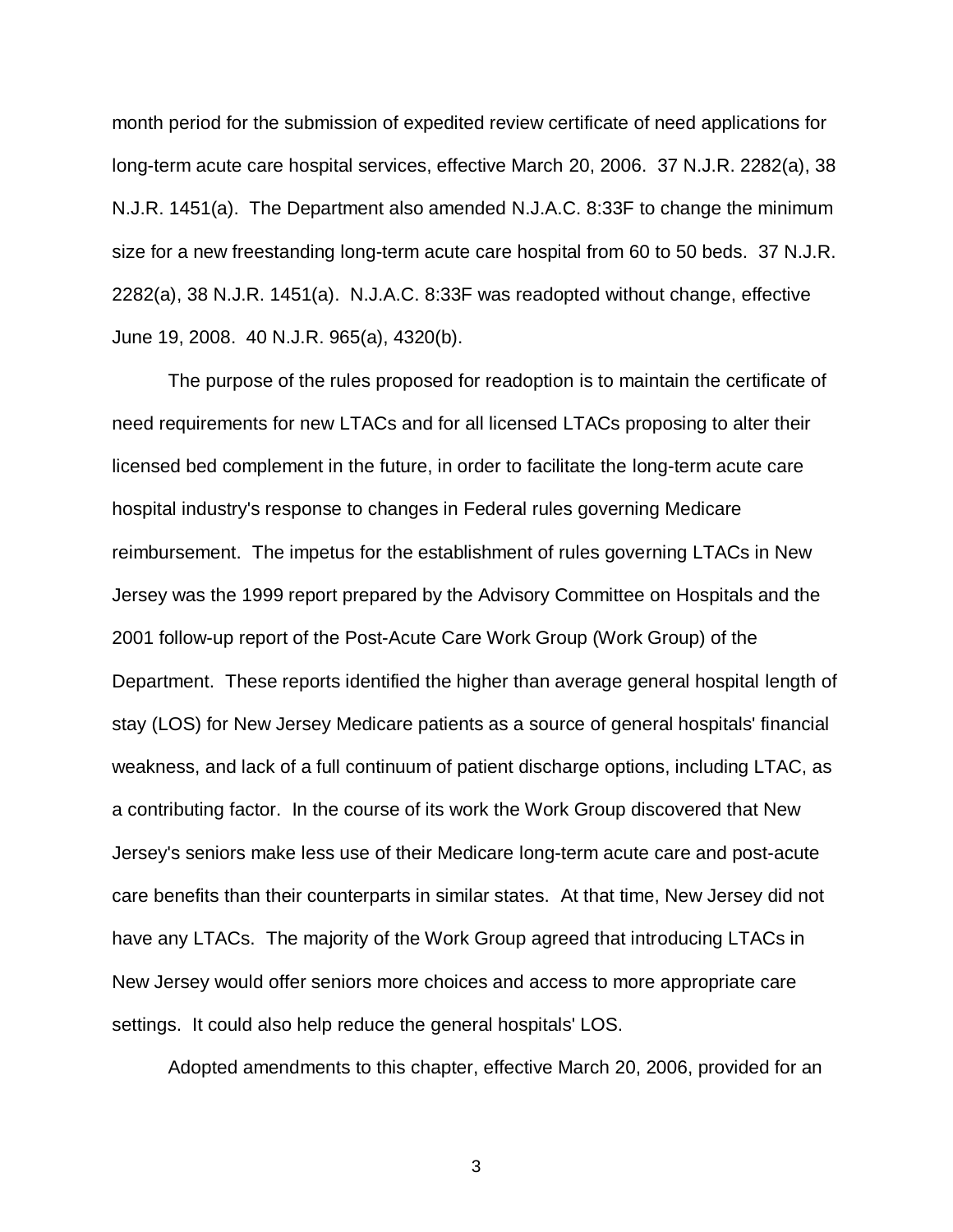additional 36-month period for the submission of LTACs' certificate of need applications through March 20, 2009 (37 N.J.R. 2282(a), [38 N.J.R. 1451\(a\)\)](https://web.lexisnexis.com/research/buttonTFLink?_m=62605cf6750c3d35a3df6f5159e5bbcc&_xfercite=%3ccite%20cc%3d%22USA%22%3e%3c%21%5bCDATA%5b40%20N.J.R.%20965%28a%29%5d%5d%3e%3c%2fcite%3e&_butType=4&_butStat=0&_butNum=20&_butInline=1&_butinfo=38%20NJR%201451A&_fmtstr=FULL&docnum=11&_startdoc=1&wchp=dGLbVzt-zSkAb&_md5=a37d6600ec829016827423f581f12c41), to meet the remaining Statewide need for LTAC beds. These amendments also reduced the minimum size for a free-standing LTAC from 60 to 50 beds. These rules were readopted effective June 19, 2008. 40 N.J.R. 965(a), 4320(b).

Following is a summary of the chapter and proposed amendments:

[N.J.A.C. 8:33F-1.1](https://web.lexisnexis.com/research/buttonTFLink?_m=62605cf6750c3d35a3df6f5159e5bbcc&_xfercite=%3ccite%20cc%3d%22USA%22%3e%3c%21%5bCDATA%5b40%20N.J.R.%20965%28a%29%5d%5d%3e%3c%2fcite%3e&_butType=4&_butStat=0&_butNum=21&_butInline=1&_butinfo=NJ%20ADMIN%208%3a33F-1.1&_fmtstr=FULL&docnum=11&_startdoc=1&wchp=dGLbVzt-zSkAb&_md5=569e2e6ab984a86a6a63a662b931cc12) would continue to state the scope and purpose of the rules, stipulating that all LTACs would comply with the rules for obtaining a certificate of need as set forth in the chapter prior to becoming licensed to operate in New Jersey. The proposed amendment to this section would correct the name of the Department from the "Department of Health and Senior Services" to the "Department of Health." Also, in this section and throughout the chapter "long term acute" is revised to "long-term acute" for grammatical correctness.

[N.J.A.C. 8:33F-1.2](https://web.lexisnexis.com/research/buttonTFLink?_m=62605cf6750c3d35a3df6f5159e5bbcc&_xfercite=%3ccite%20cc%3d%22USA%22%3e%3c%21%5bCDATA%5b40%20N.J.R.%20965%28a%29%5d%5d%3e%3c%2fcite%3e&_butType=4&_butStat=0&_butNum=22&_butInline=1&_butinfo=NJ%20ADMIN%208%3a33F-1.2&_fmtstr=FULL&docnum=11&_startdoc=1&wchp=dGLbVzt-zSkAb&_md5=8dbfcd3e2c6bef441eeed6dff738b939) would continue to define all the applicable terms used in the chapter. The proposed amendments to this section would add a definition of "Diagnosis related groups" or "(DRGs)," and add the acronym "LTAC" to the definition for "longterm acute care hospital."

[N.J.A.C. 8:33F-2.1](https://web.lexisnexis.com/research/buttonTFLink?_m=62605cf6750c3d35a3df6f5159e5bbcc&_xfercite=%3ccite%20cc%3d%22USA%22%3e%3c%21%5bCDATA%5b40%20N.J.R.%20965%28a%29%5d%5d%3e%3c%2fcite%3e&_butType=4&_butStat=0&_butNum=23&_butInline=1&_butinfo=NJ%20ADMIN%208%3a33F-2.1&_fmtstr=FULL&docnum=11&_startdoc=1&wchp=dGLbVzt-zSkAb&_md5=b5612643f4a048cc6799c68492e2766a) would continue to define the relationship between the certificate of need and licensure requirements and is proposed for readoption with no change.

The Department proposes to readopt [N.J.A.C. 8:33F-2.2](https://web.lexisnexis.com/research/buttonTFLink?_m=62605cf6750c3d35a3df6f5159e5bbcc&_xfercite=%3ccite%20cc%3d%22USA%22%3e%3c%21%5bCDATA%5b40%20N.J.R.%20965%28a%29%5d%5d%3e%3c%2fcite%3e&_butType=4&_butStat=0&_butNum=24&_butInline=1&_butinfo=NJ%20ADMIN%208%3a33F-2.2&_fmtstr=FULL&docnum=11&_startdoc=1&wchp=dGLbVzt-zSkAb&_md5=fac600d4caa45af0d8383ba93750f68b) without change. This section would continue to establish the minimum size for LTACs: a new, freestanding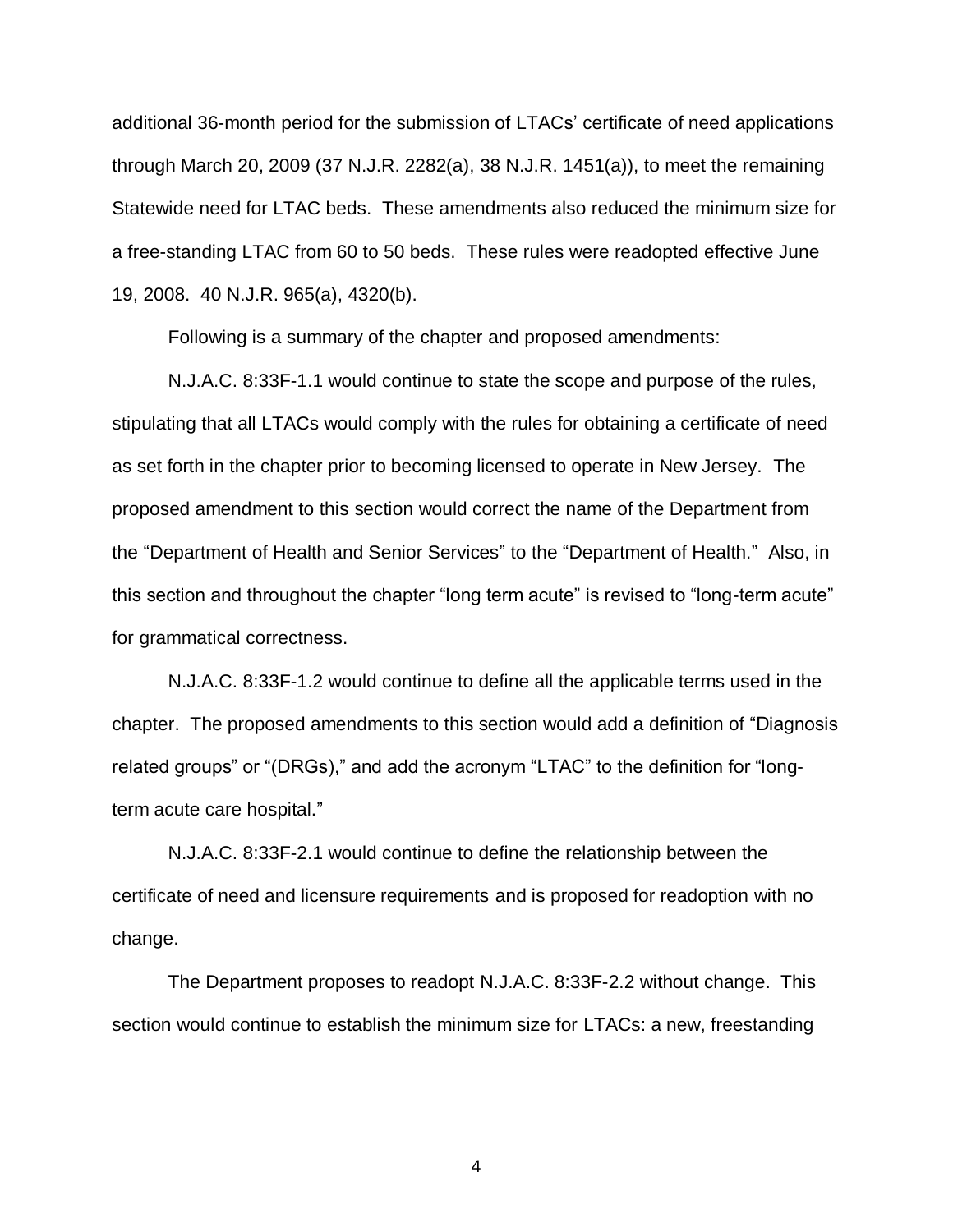hospital would continue to be at least 50 beds and a non-freestanding hospital within another hospital would continue to be at least 25 beds.

[N.J.A.C. 8:33F-2.3](https://web.lexisnexis.com/research/buttonTFLink?_m=62605cf6750c3d35a3df6f5159e5bbcc&_xfercite=%3ccite%20cc%3d%22USA%22%3e%3c%21%5bCDATA%5b40%20N.J.R.%20965%28a%29%5d%5d%3e%3c%2fcite%3e&_butType=4&_butStat=0&_butNum=25&_butInline=1&_butinfo=NJ%20ADMIN%208%3a33F-2.3&_fmtstr=FULL&docnum=11&_startdoc=1&wchp=dGLbVzt-zSkAb&_md5=d5b0a887b11589e7d1a03f04d2ec5982) would continue to contain the certificate of need requirements to establish new LTACs or for bed additions to existing LTACs under the expedited review process. The Department would continue to be required to publish a long-term acute care Statewide and hospital-specific bed need estimate prior to the acceptance of any certificate of need applications under the expedited review process. The proposed amendment to subsection (a) would remove the reference to "through March 20, 2009" and replace the date with a reference to the publication of a call for applications in the New Jersey Register. New long-term acute care beds would continue to be approved only where a documented bed need is identified by the Department. In addition to technical amendments improving the readability of subsection (b), the proposed amendment would provide that applicants shall submit as part of their certificate of need application written agreements with general hospitals "located within one hour (nonpeak) travel time of the LTAC." The Department proposes to delete [N.J.A.C. 8:33F-](https://web.lexisnexis.com/research/buttonTFLink?_m=62605cf6750c3d35a3df6f5159e5bbcc&_xfercite=%3ccite%20cc%3d%22USA%22%3e%3c%21%5bCDATA%5b40%20N.J.R.%20965%28a%29%5d%5d%3e%3c%2fcite%3e&_butType=4&_butStat=0&_butNum=25&_butInline=1&_butinfo=NJ%20ADMIN%208%3a33F-2.3&_fmtstr=FULL&docnum=11&_startdoc=1&wchp=dGLbVzt-zSkAb&_md5=d5b0a887b11589e7d1a03f04d2ec5982)[2.3\(](https://web.lexisnexis.com/research/buttonTFLink?_m=62605cf6750c3d35a3df6f5159e5bbcc&_xfercite=%3ccite%20cc%3d%22USA%22%3e%3c%21%5bCDATA%5b40%20N.J.R.%20965%28a%29%5d%5d%3e%3c%2fcite%3e&_butType=4&_butStat=0&_butNum=25&_butInline=1&_butinfo=NJ%20ADMIN%208%3a33F-2.3&_fmtstr=FULL&docnum=11&_startdoc=1&wchp=dGLbVzt-zSkAb&_md5=d5b0a887b11589e7d1a03f04d2ec5982)b)2, as the Department would not approve more LTAC beds from a general hospital than are provided for in the certificate of need call.

The Department proposes technical and substantive amendments to the need methodology at recodified subsection (c). The proposed amendments would delete the references to specific DRG codes, as these codes are set by the Centers for Medicare & Medicaid Services and not the Department and are therefore subject to change without Departmental control. Instead, the Department's proposed amendment would reference those DRG codes most frequently used by LTACs, selected from the DRG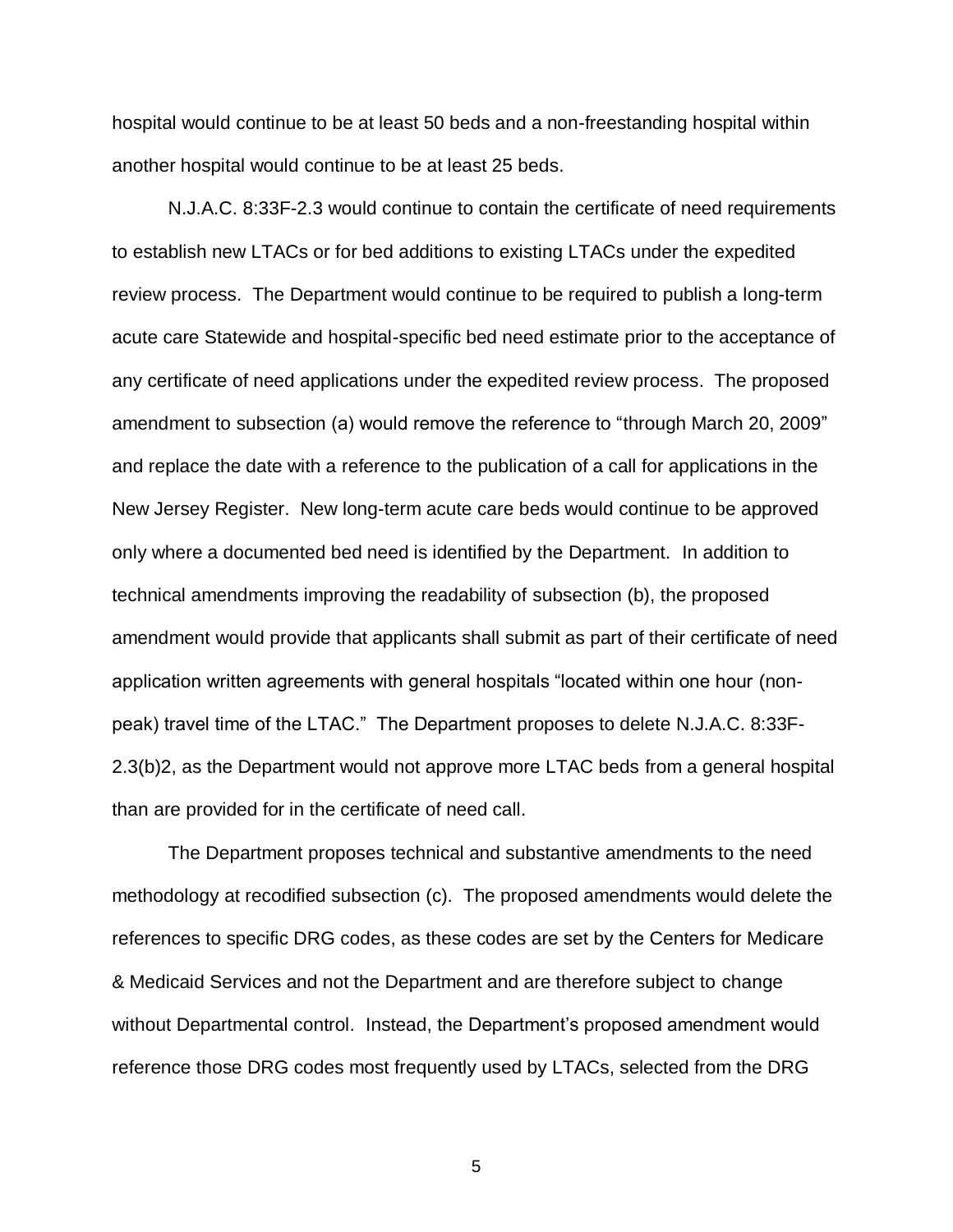codes identified in the annual notice published in the Federal Register by the Centers for Medicare & Medicaid Services pursuant to 42 CFR 412.535.

The Department proposes to delete existing [N.J.A.C. 8:33F-2.3\(](https://web.lexisnexis.com/research/buttonTFLink?_m=62605cf6750c3d35a3df6f5159e5bbcc&_xfercite=%3ccite%20cc%3d%22USA%22%3e%3c%21%5bCDATA%5b40%20N.J.R.%20965%28a%29%5d%5d%3e%3c%2fcite%3e&_butType=4&_butStat=0&_butNum=25&_butInline=1&_butinfo=NJ%20ADMIN%208%3a33F-2.3&_fmtstr=FULL&docnum=11&_startdoc=1&wchp=dGLbVzt-zSkAb&_md5=d5b0a887b11589e7d1a03f04d2ec5982)d) as it conflicts with other provisions of the rules.

The Department proposes to add the phrase, "in response to the call" to [N.J.A.C.](https://web.lexisnexis.com/research/buttonTFLink?_m=62605cf6750c3d35a3df6f5159e5bbcc&_xfercite=%3ccite%20cc%3d%22USA%22%3e%3c%21%5bCDATA%5b40%20N.J.R.%20965%28a%29%5d%5d%3e%3c%2fcite%3e&_butType=4&_butStat=0&_butNum=25&_butInline=1&_butinfo=NJ%20ADMIN%208%3a33F-2.3&_fmtstr=FULL&docnum=11&_startdoc=1&wchp=dGLbVzt-zSkAb&_md5=d5b0a887b11589e7d1a03f04d2ec5982)  [8:33F-2.3\(](https://web.lexisnexis.com/research/buttonTFLink?_m=62605cf6750c3d35a3df6f5159e5bbcc&_xfercite=%3ccite%20cc%3d%22USA%22%3e%3c%21%5bCDATA%5b40%20N.J.R.%20965%28a%29%5d%5d%3e%3c%2fcite%3e&_butType=4&_butStat=0&_butNum=25&_butInline=1&_butinfo=NJ%20ADMIN%208%3a33F-2.3&_fmtstr=FULL&docnum=11&_startdoc=1&wchp=dGLbVzt-zSkAb&_md5=d5b0a887b11589e7d1a03f04d2ec5982)e) to improve the readability of the subsection. The Department proposes to amend N.J.A.C. 8:33F-2.3(e)1 to correct the name of the Department's program to which hospital statistics are reported. The Department proposes to further amend N.J.A.C. 8:33F-2.3(e)1 by deleting language referencing existing LTACs raising their bed counts to reach a target occupancy of 80 percent and replacing it with more precise language specifying that an LTAC shall be permitted to file a certificate of need application to raise its bed count to a target occupation of 80 percent. In addition, the Department proposes to delete language describing the bed calculation formula in the future tense and replace it with language describing the bed calculation formula in the present tense to improve the readability of the rules. The Department also proposes to delete [N.J.A.C. 8:33F-2.3\(](https://web.lexisnexis.com/research/buttonTFLink?_m=62605cf6750c3d35a3df6f5159e5bbcc&_xfercite=%3ccite%20cc%3d%22USA%22%3e%3c%21%5bCDATA%5b40%20N.J.R.%20965%28a%29%5d%5d%3e%3c%2fcite%3e&_butType=4&_butStat=0&_butNum=25&_butInline=1&_butinfo=NJ%20ADMIN%208%3a33F-2.3&_fmtstr=FULL&docnum=11&_startdoc=1&wchp=dGLbVzt-zSkAb&_md5=d5b0a887b11589e7d1a03f04d2ec5982)e)2 as it addresses issues that are adequately addressed in other provisions of the rules.

The Department proposes to delete the phrase, "long term acute care" and replace it with the term, "LTAC" at [N.J.A.C. 8:33F-2.3\(](https://web.lexisnexis.com/research/buttonTFLink?_m=62605cf6750c3d35a3df6f5159e5bbcc&_xfercite=%3ccite%20cc%3d%22USA%22%3e%3c%21%5bCDATA%5b40%20N.J.R.%20965%28a%29%5d%5d%3e%3c%2fcite%3e&_butType=4&_butStat=0&_butNum=25&_butInline=1&_butinfo=NJ%20ADMIN%208%3a33F-2.3&_fmtstr=FULL&docnum=11&_startdoc=1&wchp=dGLbVzt-zSkAb&_md5=d5b0a887b11589e7d1a03f04d2ec5982)f) to improve the readability of the rule.

The Department proposes to readopt [N.J.A.C. 8:33F-2.4,](https://web.lexisnexis.com/research/buttonTFLink?_m=62605cf6750c3d35a3df6f5159e5bbcc&_xfercite=%3ccite%20cc%3d%22USA%22%3e%3c%21%5bCDATA%5b40%20N.J.R.%20965%28a%29%5d%5d%3e%3c%2fcite%3e&_butType=4&_butStat=0&_butNum=29&_butInline=1&_butinfo=NJ%20ADMIN%208%3a33F-2.4&_fmtstr=FULL&docnum=11&_startdoc=1&wchp=dGLbVzt-zSkAb&_md5=d0022efbcf26a5a52ec998553c7019a5) Accessibility of care for Medicaid and medically indigent patients without change.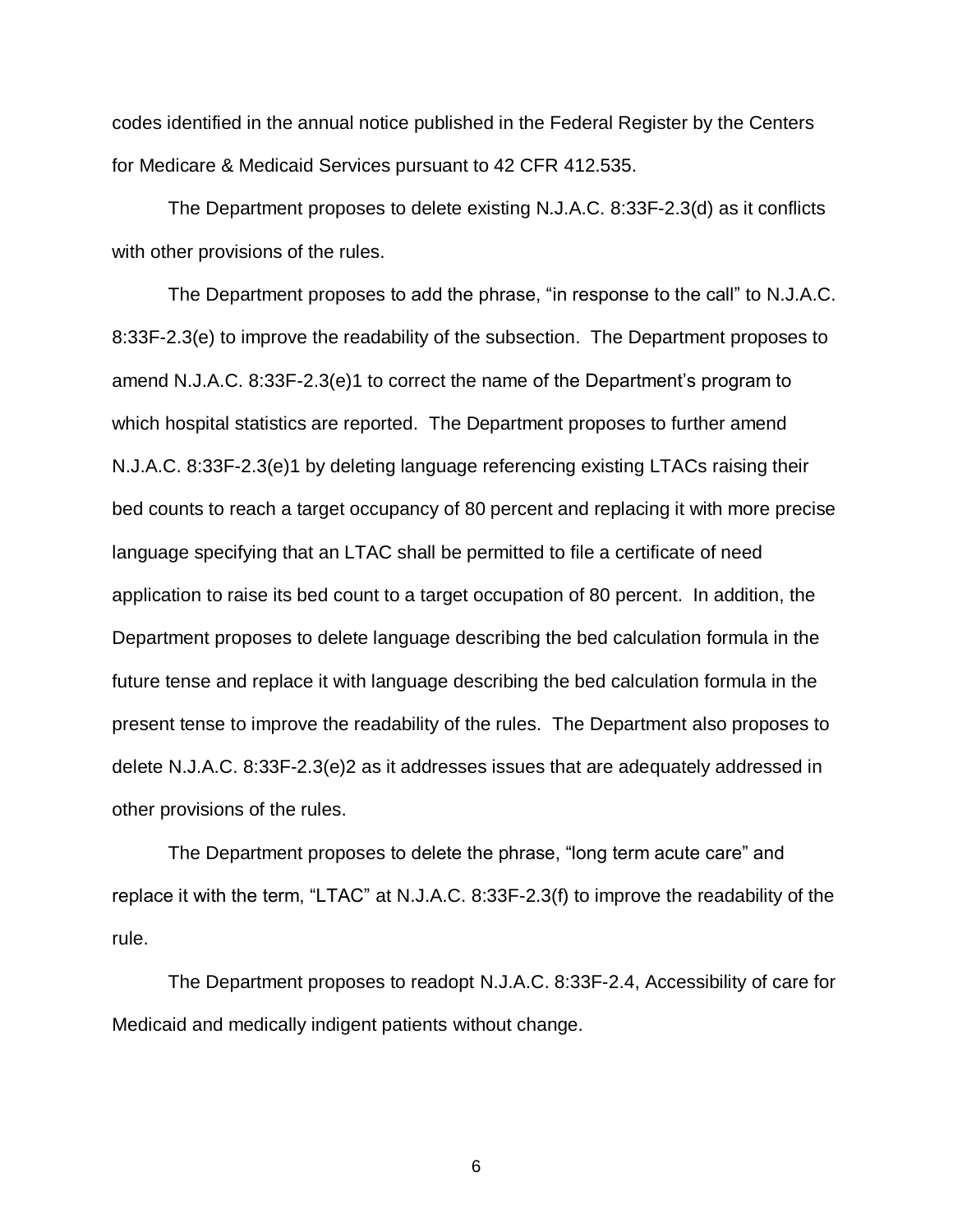The Department proposes to amend [N.J.A.C. 8:33F-2.5](https://web.lexisnexis.com/research/buttonTFLink?_m=62605cf6750c3d35a3df6f5159e5bbcc&_xfercite=%3ccite%20cc%3d%22USA%22%3e%3c%21%5bCDATA%5b40%20N.J.R.%20965%28a%29%5d%5d%3e%3c%2fcite%3e&_butType=4&_butStat=0&_butNum=33&_butInline=1&_butinfo=NJ%20ADMIN%208%3a33F-2.5&_fmtstr=FULL&docnum=11&_startdoc=1&wchp=dGLbVzt-zSkAb&_md5=a7a7c30215e9a3f5517df82eed402b82) to add a cross-reference to N.J.A.C. 8:31B-3.3, which would continue to require all long-term acute care providers to maintain and provide statistical data on program operations and report that data to the Department. Accordingly, the Department proposes to delete language referring to N.J.A.C. 8:31B-2 and where and how to obtain forms for reporting because such language is no longer necessary. The Department proposes a technical amendment to this section to correct the name of the Department.

Because the Department has provided a 60-day comment period on this notice of proposal, this notice is excepted from the rulemaking calendar requirements, pursuant to [N.J.A.C. 1:30-3.3\(a\)5](https://web.lexisnexis.com/research/buttonTFLink?_m=62605cf6750c3d35a3df6f5159e5bbcc&_xfercite=%3ccite%20cc%3d%22USA%22%3e%3c%21%5bCDATA%5b40%20N.J.R.%20965%28a%29%5d%5d%3e%3c%2fcite%3e&_butType=4&_butStat=0&_butNum=34&_butInline=1&_butinfo=NJ%20ADMIN%201%3a30-3.3&_fmtstr=FULL&docnum=11&_startdoc=1&wchp=dGLbVzt-zSkAb&_md5=3a41a37073051087f7f27236fe8ad53c).

#### **Social Impact**

The rules proposed for readoption with amendments would continue to extend the CN review process for new LTACs under the expedited review process. The majority of long-term acute care patients are elderly, medically complex patients who are dependent on life support systems, such as ventilators, parenteral nutrition, respiratory, and cardiac monitoring and dialysis as a result of trauma, and extensive surgery and/or disease. Most patients in LTACs have multiple co-morbidities and are medically unstable. For these patients, LTACs are a more appropriate alternative than a prolonged stay in an acute care hospital, because LTACs provide specialized programs and technology for intensive medical management to optimize medical and functional capacity for each patient.

The rules proposed for readoption would be expected to continue to have a favorable social impact on these types of patients by permitting the creation of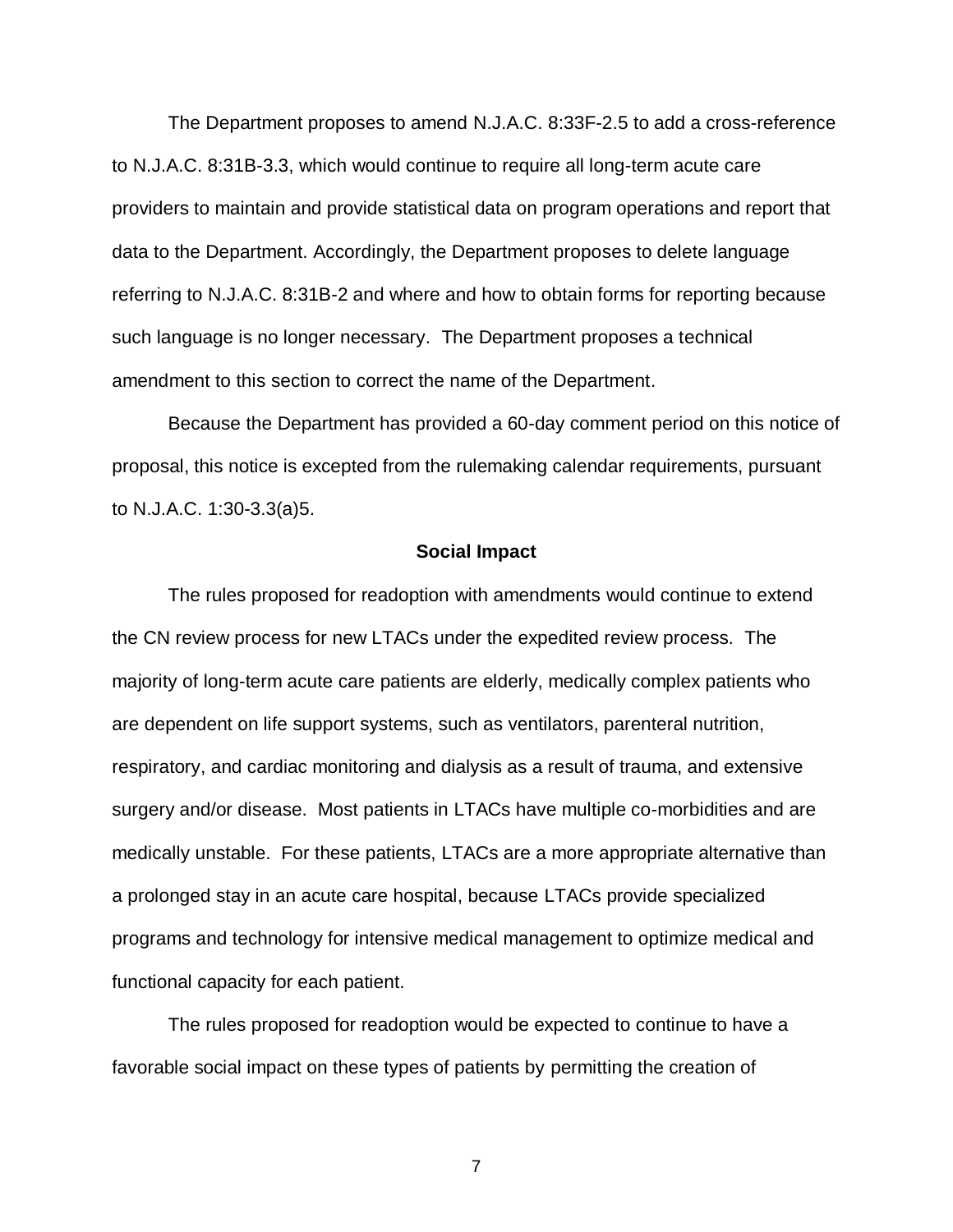additional LTACs in New Jersey in the future. The addition of LTACs as a general hospital discharge option has provided and would continue to provide greater consumer choice for patients whose needs are not being met by either general hospitals or postacute care providers.

The criteria and standards contained in the rules proposed for readoption are designed to promote the expansion of high quality long-term acute care services to the extent that they are needed throughout the State.

#### **Economic Impact**

This chapter forms the basis for determining need for long-term acute care services and is expected to foster the orderly development of cost-efficient long-term acute care services throughout the State. Because it is costly to develop and maintain the extensive array of services provided at LTACs, the public benefits only when the bed capacity is neither excessive nor inadequate. The continued development of LTACs would allow more New Jersey beneficiaries to take full advantage of benefits available to them for long-term acute care services under Medicare. General hospitals, which are reimbursed under a case rate system by Medicare, would benefit from the resulting decline in their length of stay when long-stay patients can be discharged to LTACs. Long-term acute care hospital applicants would continue to benefit from the opportunity the rules proposed for readoption with amendments would provide to reconfigure their proposals to be financially feasible in the new Medicare long-term acute care reimbursement environment.

The economic impact of the rules proposed for readoption with amendments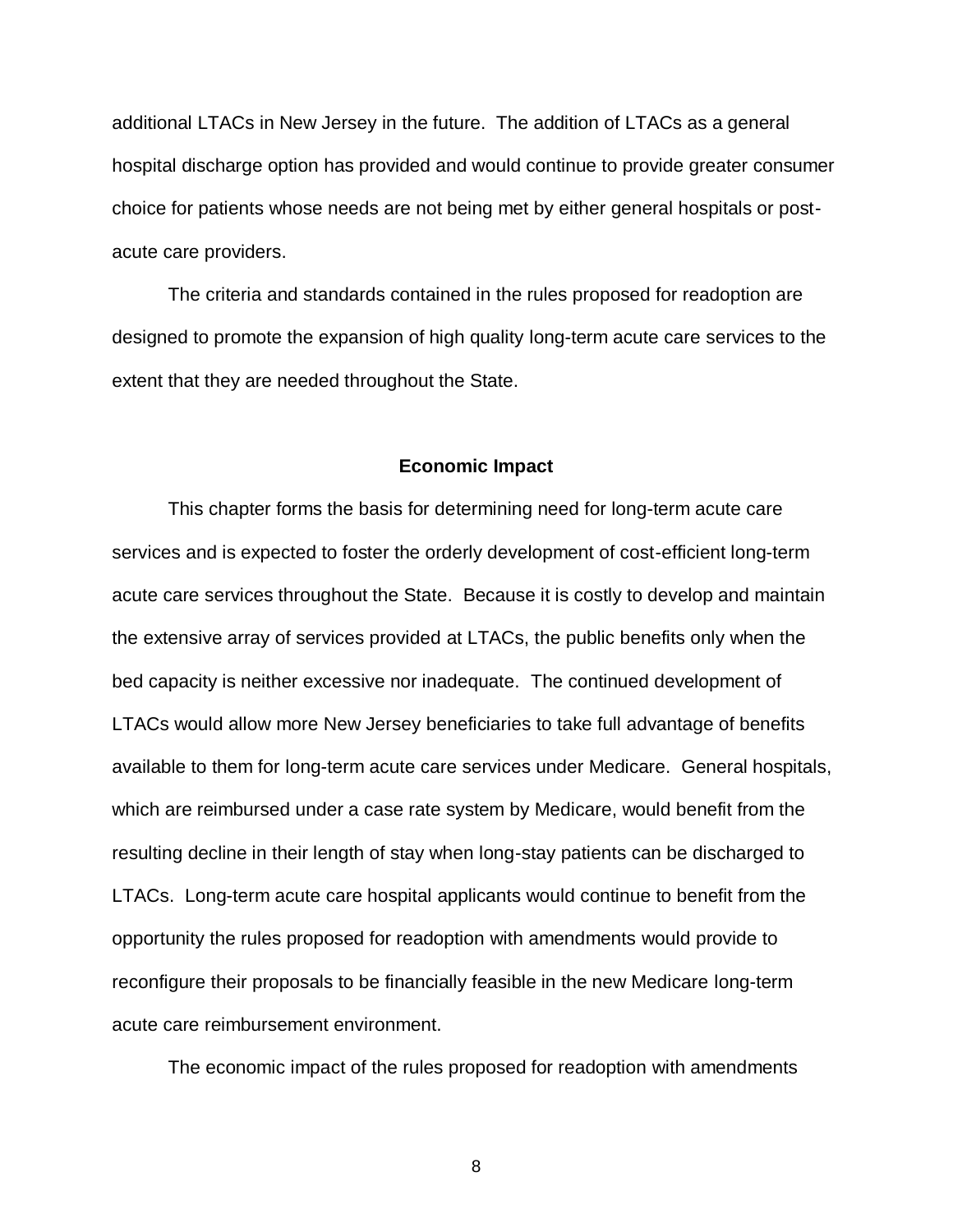would be expected to stimulate more providers to establish these special hospitals and thereby address the State's need for LTACs. LTACs that have entered the New Jersey market are largely national entities and the experience of these providers has indicated that these special hospitals can be financially viable. The rules proposed for readoption would permit potential new long-term acute care providers to evaluate the trade-off between capital and operating costs and revenues produced from a minimum-sized long-term acute care hospital as set forth in this chapter. Potential new long-term acute care hospital providers would have the necessary information to determine whether to provide long-term acute care services through a freestanding health care facility, through a hospital within a hospital, or not at all.

As far as the cost of compliance with these rules is concerned, there is the cost associated with the need for a CN. That cost would be reflected in the filing fee of the CN application, which would be \$7,500, plus .25 percent of the total project cost of each potential new or expanded long-term acute care hospital. The Department is not proposing any changes to these fees in this rulemaking. Other developmental costs might be incurred should there be a need for professional assistance (for example, architectural, planning, and legal) in the preparation of a CN application. Such costs vary from one project to another, and are subject to many variables based on the applicant's operations and vision. However, such costs are a relatively small fraction of typical project costs.

The potential costs to industry providers, however, are modest compared to the health care delivery system cost savings and benefits that are likely to accrue from the rules proposed for readoption with amendments allowing the continued creation of lower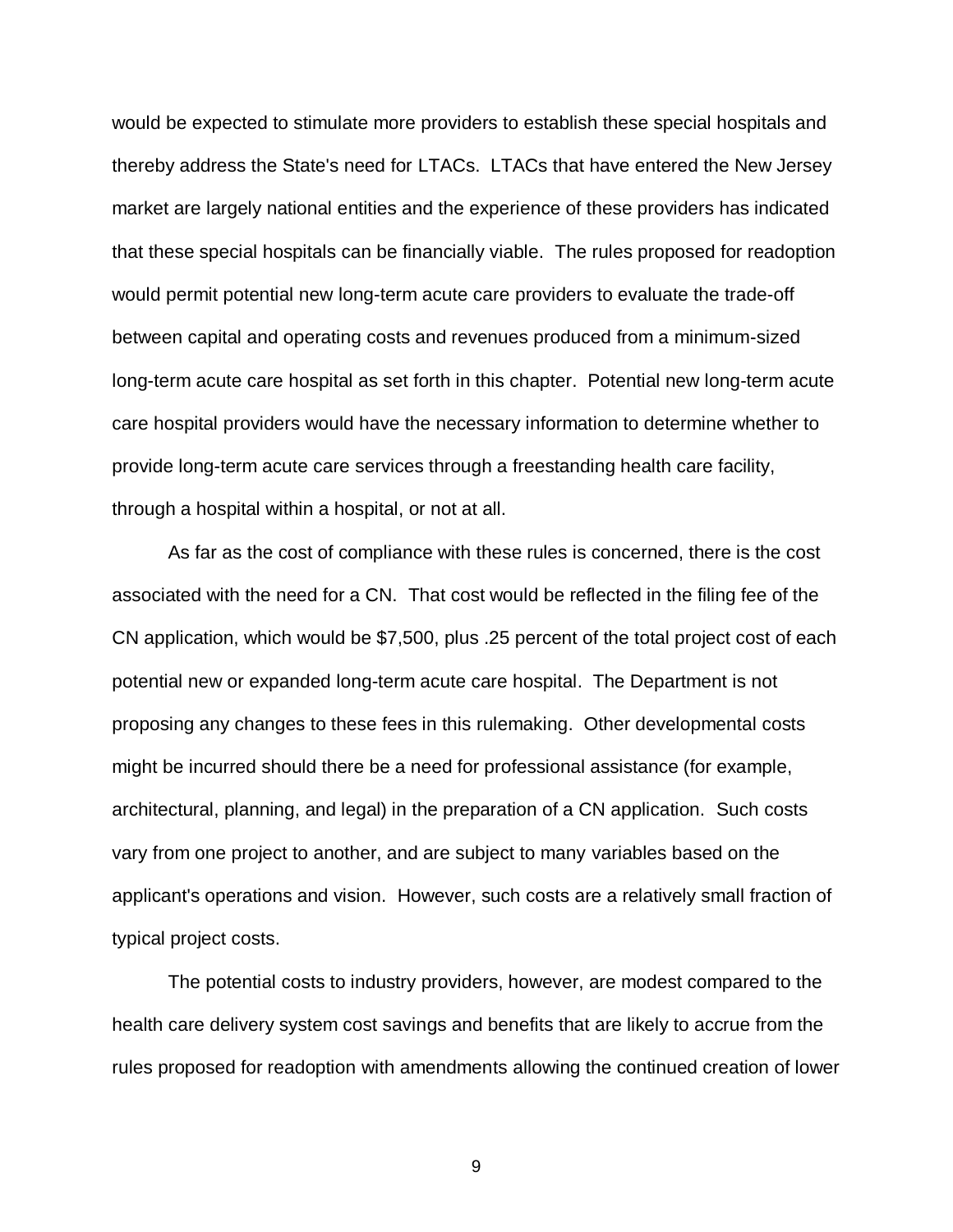cost alternatives to prolonged hospital stays. The rules proposed for readoption with amendments would not change existing rules designed to ensure quality of care, by limiting entry to those potential providers who have demonstrated a record of strict compliance with stringent New Jersey licensure standards, as well as out-of-State licensing compliance, if applicable.

### **Federal Standards Statement**

The Department promulgated N.J.A.C. 8:33F under the authority of N.J.S.A. 26:2H-1 et seq., particularly N.J.S.A. 26:2H-5. There are no Federal planning standards governing LTACs. Therefore, a Federal standards analysis is not required for this rulemaking.

#### **Jobs Impact**

The Department does not expect that any jobs will be generated or lost as a result of the rules proposed for readoption with amendments.

### **Agriculture Industry Impact**

The rules proposed for readoption with amendments would not have an impact on the agriculture industry of the State.

#### **Regulatory Flexibility Statement**

All current LTAC licensees employ more than 100 people full-time. The Department does not believe that any applicant or approved provider would be a "small business" as that term is defined in the Regulatory Flexibility Act, [N.J.S.A. 52:14B-16](https://web.lexisnexis.com/research/buttonTFLink?_m=62605cf6750c3d35a3df6f5159e5bbcc&_xfercite=%3ccite%20cc%3d%22USA%22%3e%3c%21%5bCDATA%5b40%20N.J.R.%20965%28a%29%5d%5d%3e%3c%2fcite%3e&_butType=4&_butStat=0&_butNum=39&_butInline=1&_butinfo=NJCODE%2052%3a14B-16&_fmtstr=FULL&docnum=11&_startdoc=1&wchp=dGLbVzt-zSkAb&_md5=7067a6596089a6335e5ae953bd605a6f) et seq. LTAC hospital applicants who are ultimately approved and become licensed in New Jersey would employ 100 or more people full-time. Accordingly, a regulatory flexibility analysis is not required.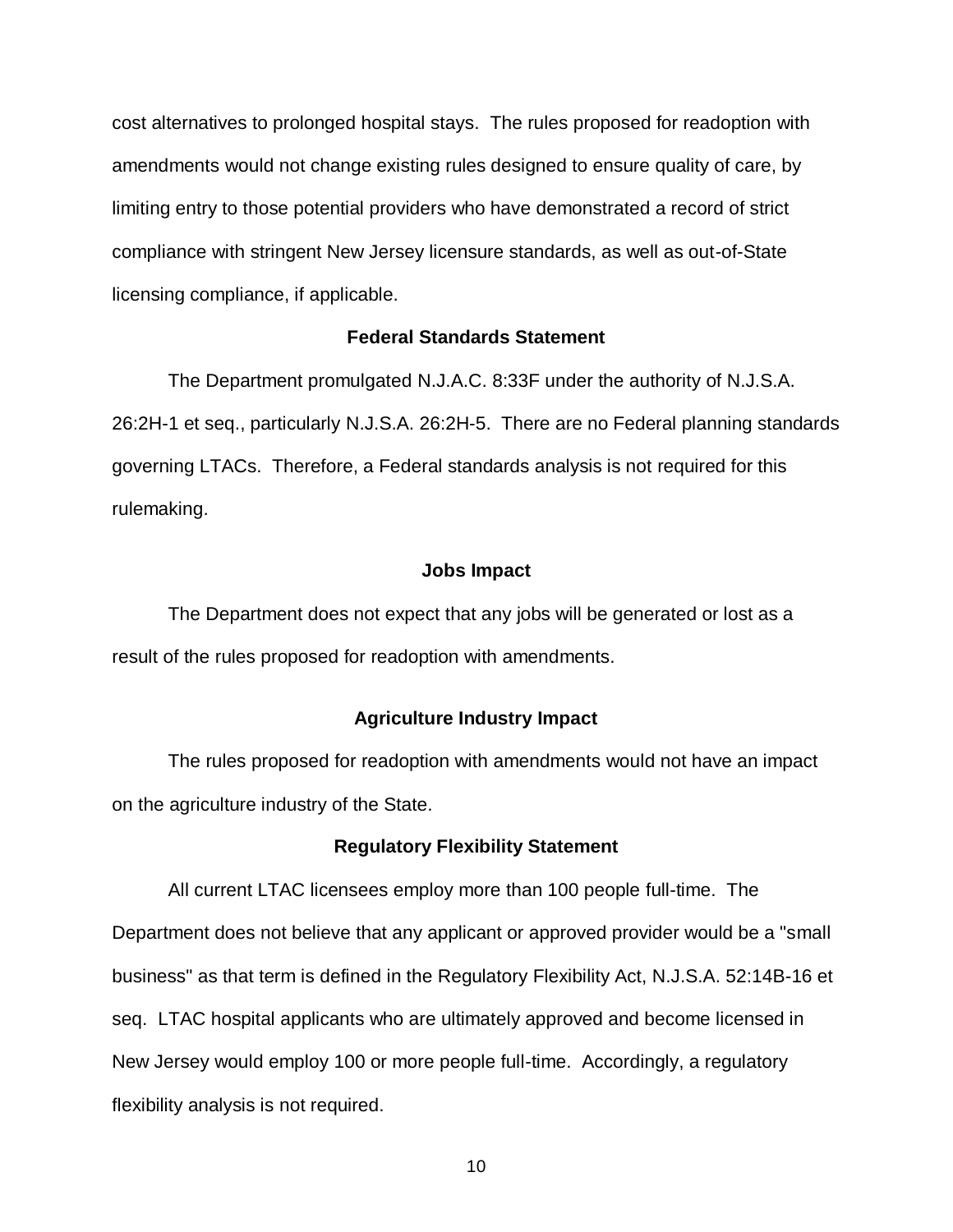### **Housing Affordability Impact Analysis**

The rules proposed for readoption with amendments would have an insignificant impact on affordable housing in New Jersey and there is an extreme unlikelihood that they would evoke a change in the average costs associated with housing because the rules proposed for readoption with amendments would operate only to establish certificate of need standards for LTACs.

#### **Smart Growth Development Impact Analysis**

The rules proposed for readoption with amendments would have an insignificant impact on smart growth and there is an extreme unlikelihood that they would evoke a change in housing production in Planning Areas 1 or 2, or within designated centers, under the State Development and Redevelopment Plan in New Jersey because the rules proposed for readoption with amendments would only continue to establish certificate of need standards for LTACs.

**Full text** of the rules proposed for readoption may be found in the New Jersey Administrative Code at [N.J.A.C. 8:33F.](https://web.lexisnexis.com/research/buttonTFLink?_m=dd6e771ac8323a23a6661dedeb850705&_xfercite=%3ccite%20cc%3d%22USA%22%3e%3c%21%5bCDATA%5b47%20N.J.R.%20567%28a%29%5d%5d%3e%3c%2fcite%3e&_butType=4&_butStat=0&_butNum=35&_butInline=1&_butinfo=NJ%20ADMIN%201%3a19&_fmtstr=FULL&docnum=1&_startdoc=1&wchp=dGLbVzt-zSkAb&_md5=76b1b26427eb35404b3893d31367f64b)

**Full text** of the proposed amendments follows (additions indicated in boldface **thus**; deletions indicated in brackets [thus]):

### CHAPTER 33F

### CERTIFICATE OF NEED:

### [LONG TERM] **LONG-TERM** ACUTE CARE HOSPITALS

SUBCHAPTER 1. GENERAL PROVISIONS

8:33F-1.1 Scope and purpose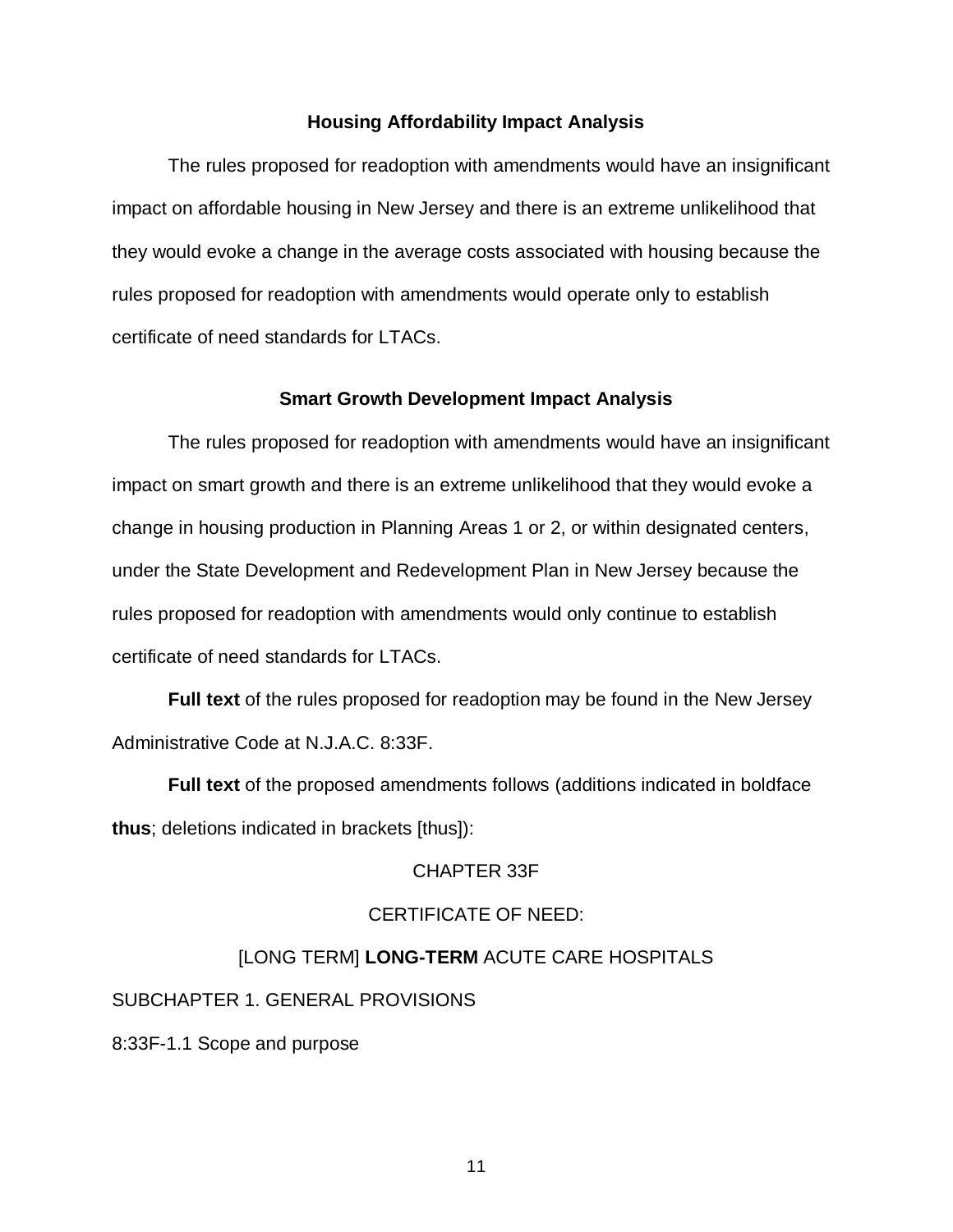(a) The rules of this chapter specify the certificate of need requirements for all new [long term] **long-term** acute care hospitals and for all licensed [long term] **long-term** acute care hospitals proposing to alter their licensed bed complement.

(b) A [long term] **long-term** acute care hospital may be licensed by the Department of Health [and Senior Services] to provide [long term] **long-term** acute care services either as a separately licensed "hospital within a hospital" or as a freestanding inpatient health care facility. All [long term] **long-term** acute care hospitals shall provide or arrange for the provision of professional departments, services, facilities**,** or functions in accordance with the [long term] **long-term** acute care licensure standards at N.J.A.C. 8:43G-

38.2(d).

(c) Any providers seeking to alter their licensed complement of [long term] **long-term** acute care beds or any other providers proposing to establish services that will meet the licensing requirements for [long term] **long-term** acute care contained in N.J.A.C. 8:43G-38, shall obtain certificate of need approval in accordance with the rules contained in this chapter.

#### 8:33F-1.2 Definitions

The following words and terms, when used in this chapter, shall have the following meanings unless the context clearly indicates otherwise:

"Applicant" means the applicant for a certificate of need to provide [long term] **long-term** acute care services.

…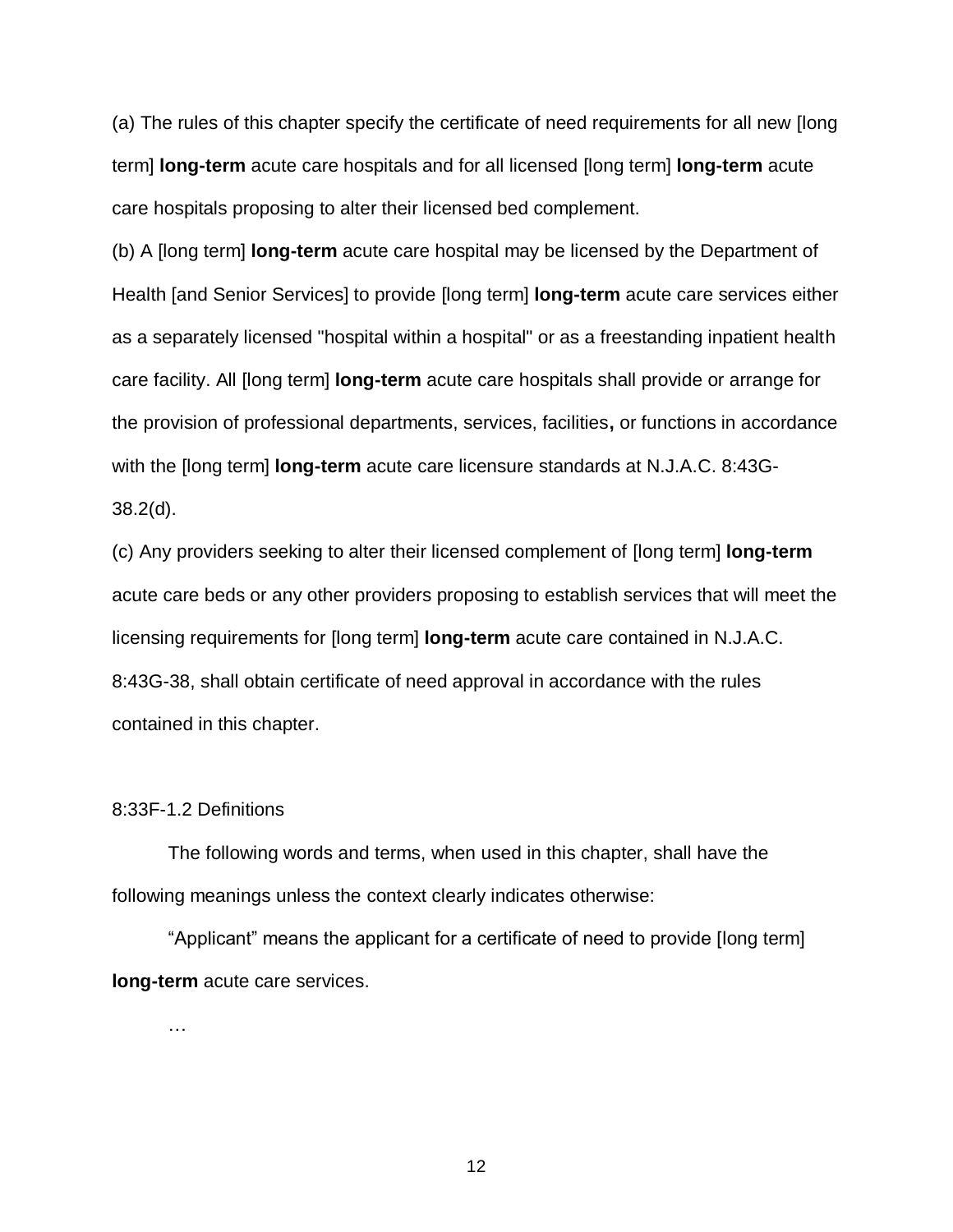"Department" means the New Jersey Department of Health [and Senior Services].

**"Diagnosis related groups" or "DRGs" means a patient classification scheme in which cases are grouped by shared characteristics of principal diagnosis, secondary diagnosis, age, surgical procedure, and other complications. Each DRG exhibits a consistent amount of resource consumption as measured by some unit (for example, length of stay, dollars, etc.).**

"[Long term] L**ong-term** acute care hospital" **or "LTAC"** means a category of special hospital that provides acute care through a broad spectrum of clinical care services for acutely ill/medically complex patients requiring, on average, a 25-day or greater length of stay. A [long term] **long-term** acute care hospital may either be freestanding or a hospital within a hospital in accordance with the definitions identified at N.J.A.C. 8:43G-1.3(b)2i and ii.

…

"Special hospital" means any hospital [which] **that** assures the provision of comprehensive specialized diagnosis, care, treatment**,** and rehabilitation**,** where applicable**,** on an inpatient basis for one or more specific categories and for a hospital that provides [long term] **long-term** acute care through a broad spectrum of clinical care services for acutely ill/medically complex patients requiring, on average, a 25-day or greater length of stay. Special hospitals do not include hospitals or hospital units providing comprehensive rehabilitation services and licensed in accordance with the provisions of N.J.A.C. 8:43H.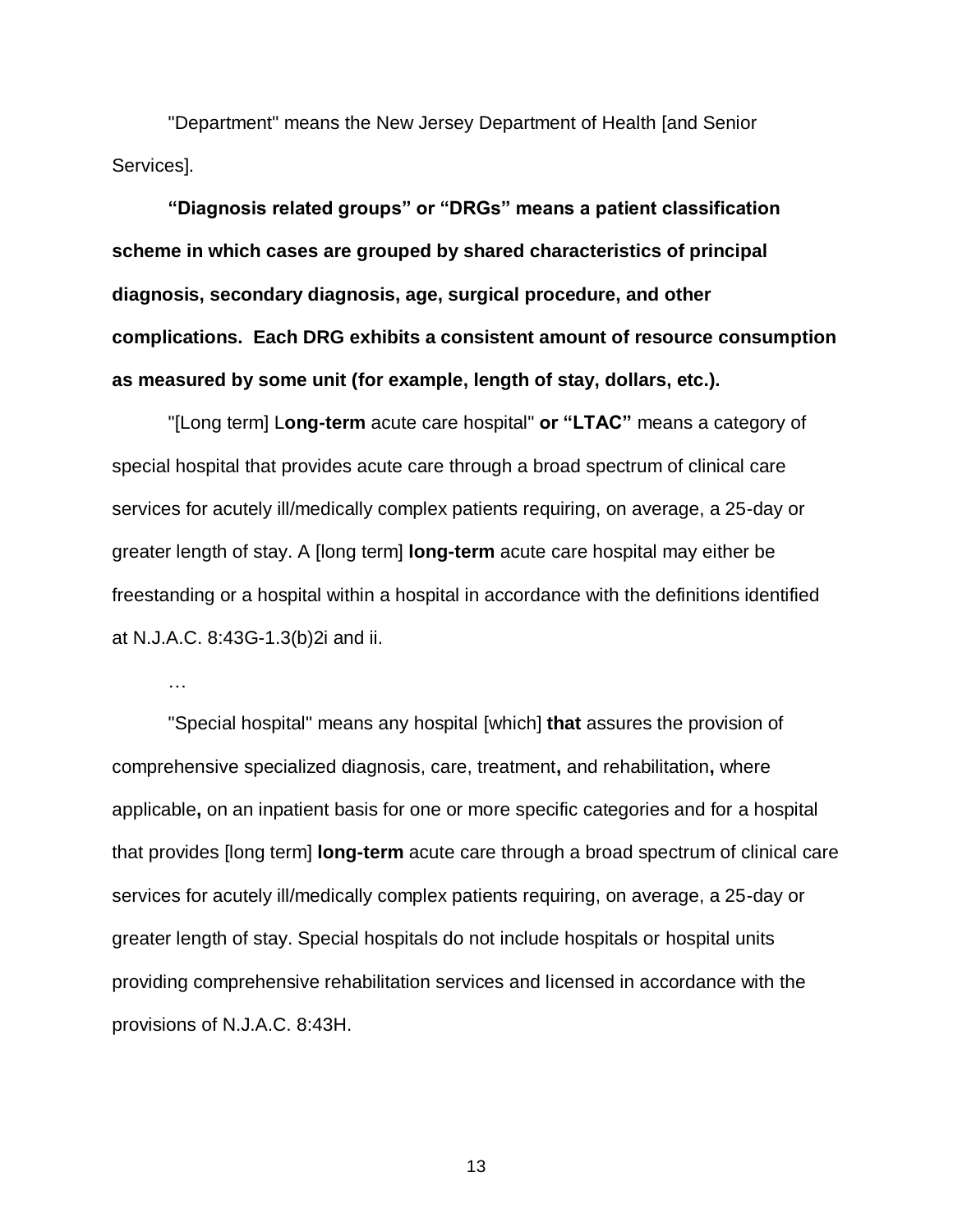#### SUBCHAPTER 2. REQUIREMENTS

8:33F-2.1 Relationship between licensure and certificate of need requirements The provisions of N.J.A.C. 8:43G-38, Long Term Acute Care Hospitals General Requirements, are hereby incorporated by reference. Applicants receiving certificate of need approval for [long term] **long-term** acute care beds shall comply with all applicable requirements of N.J.A.C. 8:43G-38.

#### 8:33F-2.2 Minimum size of facilities

(a) To promote the efficient use of resources, the minimum size for a new, freestanding [long term] **long-term** acute care hospital shall be 50 beds.

(b) To promote the efficient use of resources, the minimum size for a non-freestanding [long term] **long-term** acute care hospital that is located within another licensed hospital shall be 25 beds.

#### 8:33F-2.3 Requirements for expansion and new construction

(a) Certificate of need applications for new [long term] **long-term** acute care hospitals or for bed additions to [long term] **long-term** acute care hospitals shall be filed for expedited review with the Department in accordance with the provisions of N.J.A.C. 8:33, [the] Certificate of Need: Application and Review Process. The Department shall accept applications for [long term] **long-term** acute care hospitals under the expedited review process from all qualified interested parties [through March 20, 2009] **upon the publication in the New Jersey Register of a call for applications**.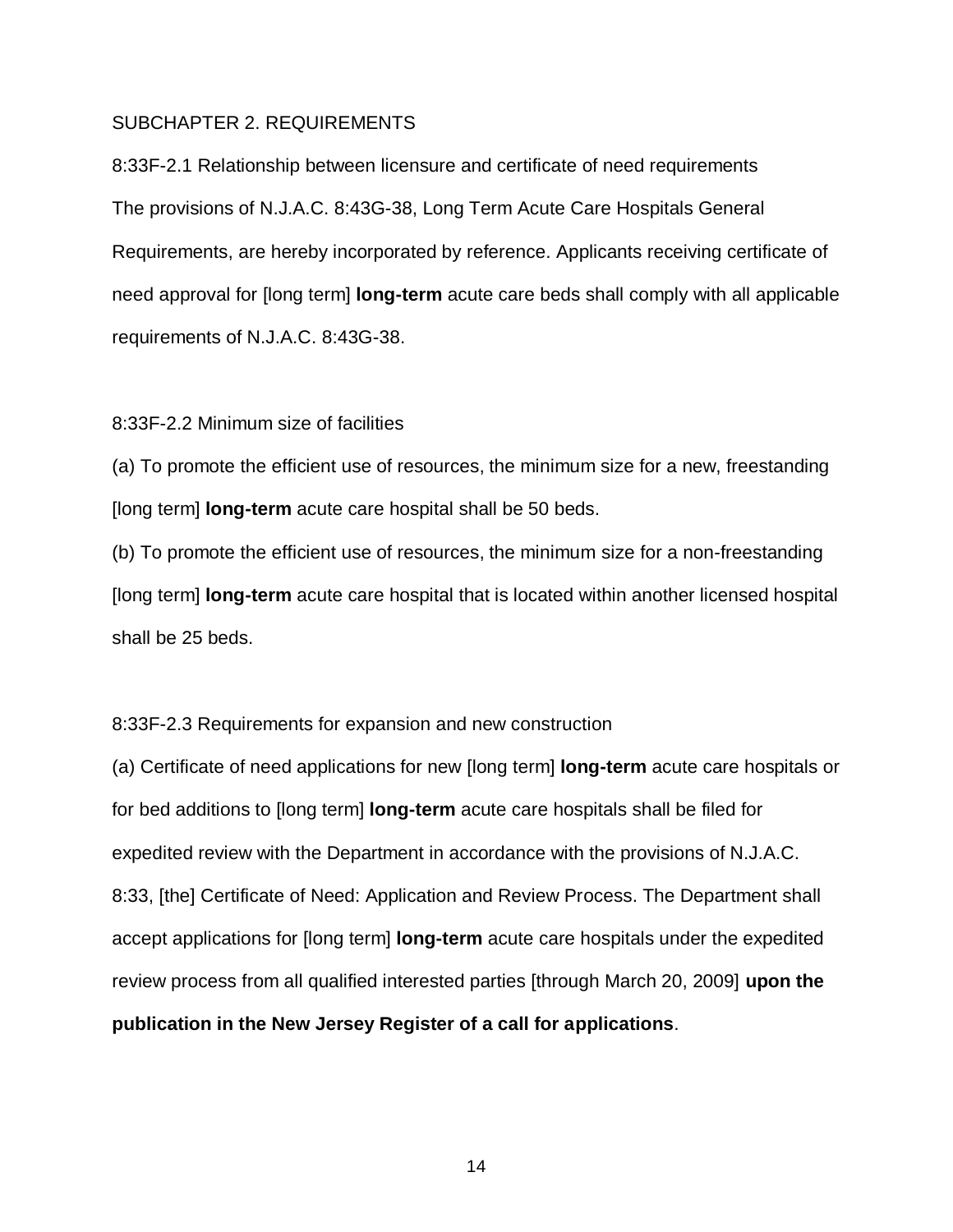(b) The Department shall publish a [long term] **long-term** acute care Statewide and hospital-specific bed need prior to accepting any expedited review certificate of need applications [for the 36 month period as set forth in (a) above]. The estimated bed need is calculated as follows:

1. New [long term] **long-term** acute care beds shall be approved only where there is a documented bed need identified by the Department. [Bed need shall be demonstrated by each applicant through presentation of]

**i. Applicants shall submit as part of their certificate of need application** written agreements with general hospitals **located within one hour (nonpeak) travel time of the LTAC** that assign part or all of their LTAC bed need, as published by the Department.

[2. Each applicant shall document, to the satisfaction of the Department, that all LTAC beds assigned to the applicant are unduplicated.

i. In the case of duplicative bed need agreements, if the duplicated agreement for assigned beds exceeds the assigning general hospital's LTAC bed need as computed in (b) above, and its assignment is required to document an applicant's compliance with the minimum 80 percent target bed occupancy, the application will not be accepted for processing.]

[3.] **(c)** The Statewide and hospital-specific need for [long term acute care] **LTAC** beds shall be calculated by the Department in the following manner:

[i.] **1.** Step 1: In order to calculate the Statewide average length of stay (ALOS), compute the length of stay (LOS) measured in days for each hospital discharge,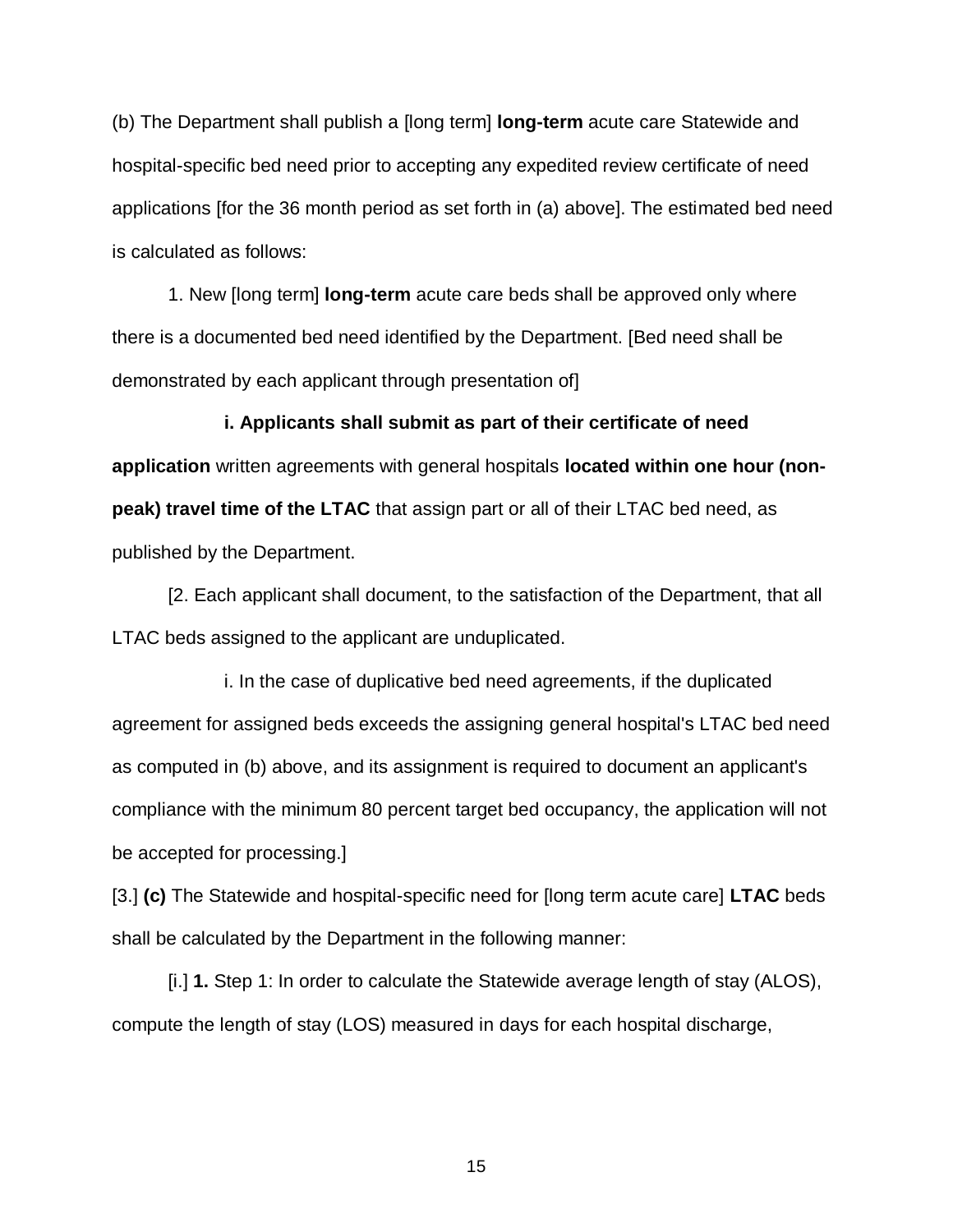excluding all neonatal cases [with diagnosis related group (DRG) codes 600 through 640];

[ii.] **2.** Step 2: [Select]**To calculate** all potential discharges to LTAC**s,** [as] **select** those cases [defined] with LOS greater than the [Statewide average length of stay (]ALOS[)] (**as** published by the Department) plus 15 days for the [following] 26 [diagnosis related group (]DRG[)] codes[, as defined at N.J.A.C. 8:31B-3.77, considered typical LTAC DRG codes: 12, 14, 76, 79, 87, 88, 89, 90, 107, 110, 127, 130, 174, 236, 238, 263, 271, 277, 316, 320, 416, 462, 468, 475, 483, 486] **most frequently used by LTACs, selected from the DRG codes identified in the annual notice published in the Federal Register by the Centers for Medicare & Medicaid Services pursuant to 42 CFR 412.535**;

[iii.] **3.** Step 3: For those potential discharges to LTAC**s**, compute the number of potential LTAC days [as the portion of] **by subtracting** the LOS (for the patients selected in Step 2 above) [that is over and above] **from** the ALOS; and

[iv.] **4.** Step 4: Compute the bed need by dividing the number of potential LTAC days by 365 days**, and** then [divide] **dividing** this figure by the average target hospital occupancy rate of 80 percent.

[(c)] **(d)** [In addition to the bed need calculated in (b) above, applicants] **Applicants**  applying for certificate of need approval to establish a [long term] **long-term** acute care facility shall demonstrate the ability to attain and maintain a minimum target occupancy rate of 80 percent. In attaining and maintaining such a rate, consideration of the following factors will be given: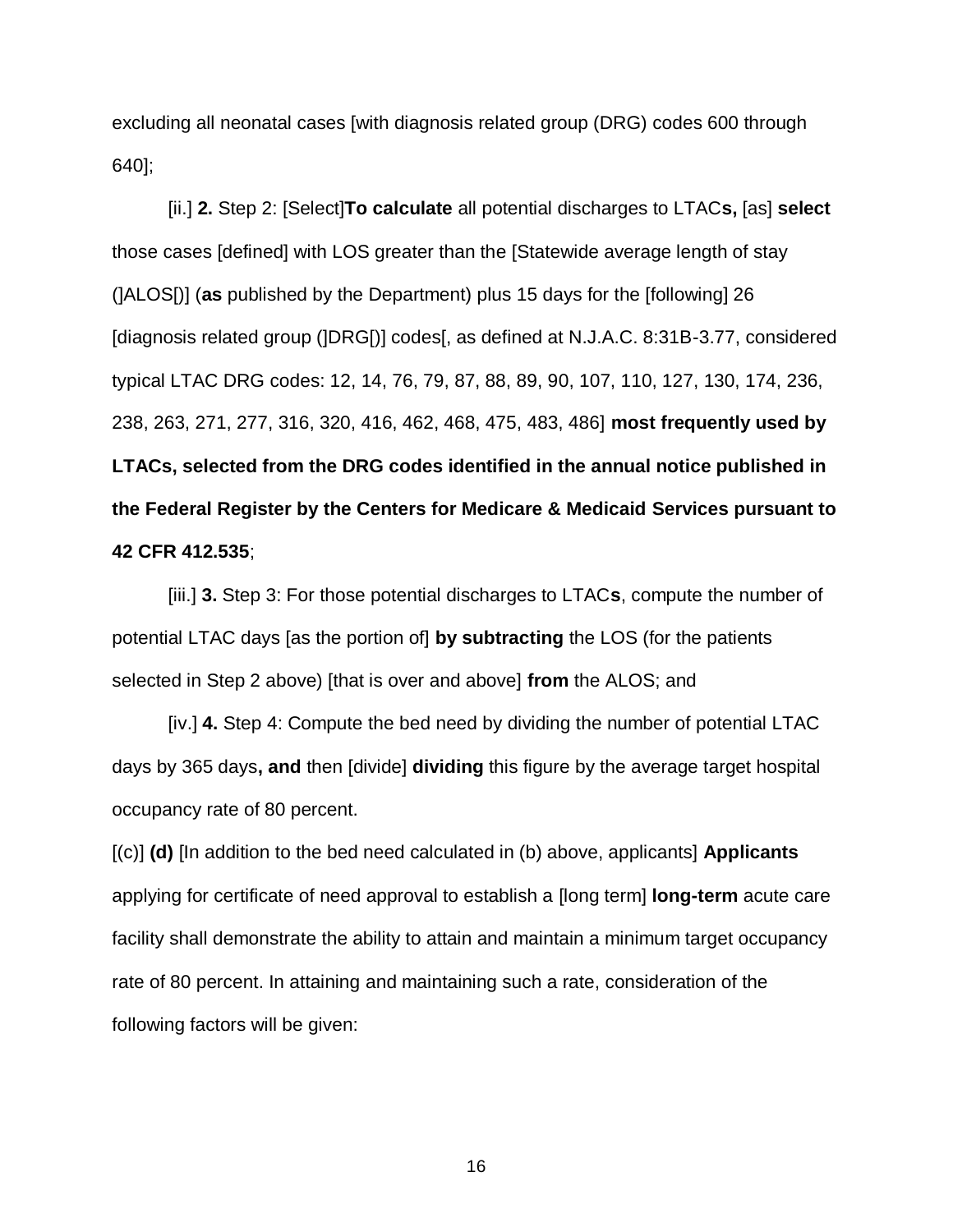1. Each applicant shall provide written patient referral/transfer agreements from hospitals that agree to transfer patients eligible for LTAC. These agreements shall demonstrate the minimum target occupancy rate of 80 percent will be achieved based on the proposed bed complement of the applicant's [long term] **long-term** acute care hospital.

2. (No change.)

3. Patient choice shall not be limited by the terms of any patient referral/transfer agreement between a hospital and [long term] **long-term** acute care facility. [(d) Certificate of need applications for long term acute care beds may be submitted to the Department through March 20, 2009. After this period, certificate of need applications shall only be accepted if at least 75 percent of the awarded certificate of need applicants for long term acute care beds have been implemented by licensure approval of occupancy except in the case of the following:

1. An applicant awarded a certificate of need which notifies the Department of its intent not to implement its certificate of need prior to the expiration date, thereby allowing the Department to accept additional applications for the purpose of either increasing present bed capacity or establishing a new facility; or

2. Expiration of an awarded certificate of need without implementation of the project within the specified time period.]

(e) When at least 75 percent of the total certificates of need awarded in response to applications submitted [through March 20, 2009] **in response to the call** have been implemented by licensing approval for occupancy, the Department shall accept applications according to the following standards: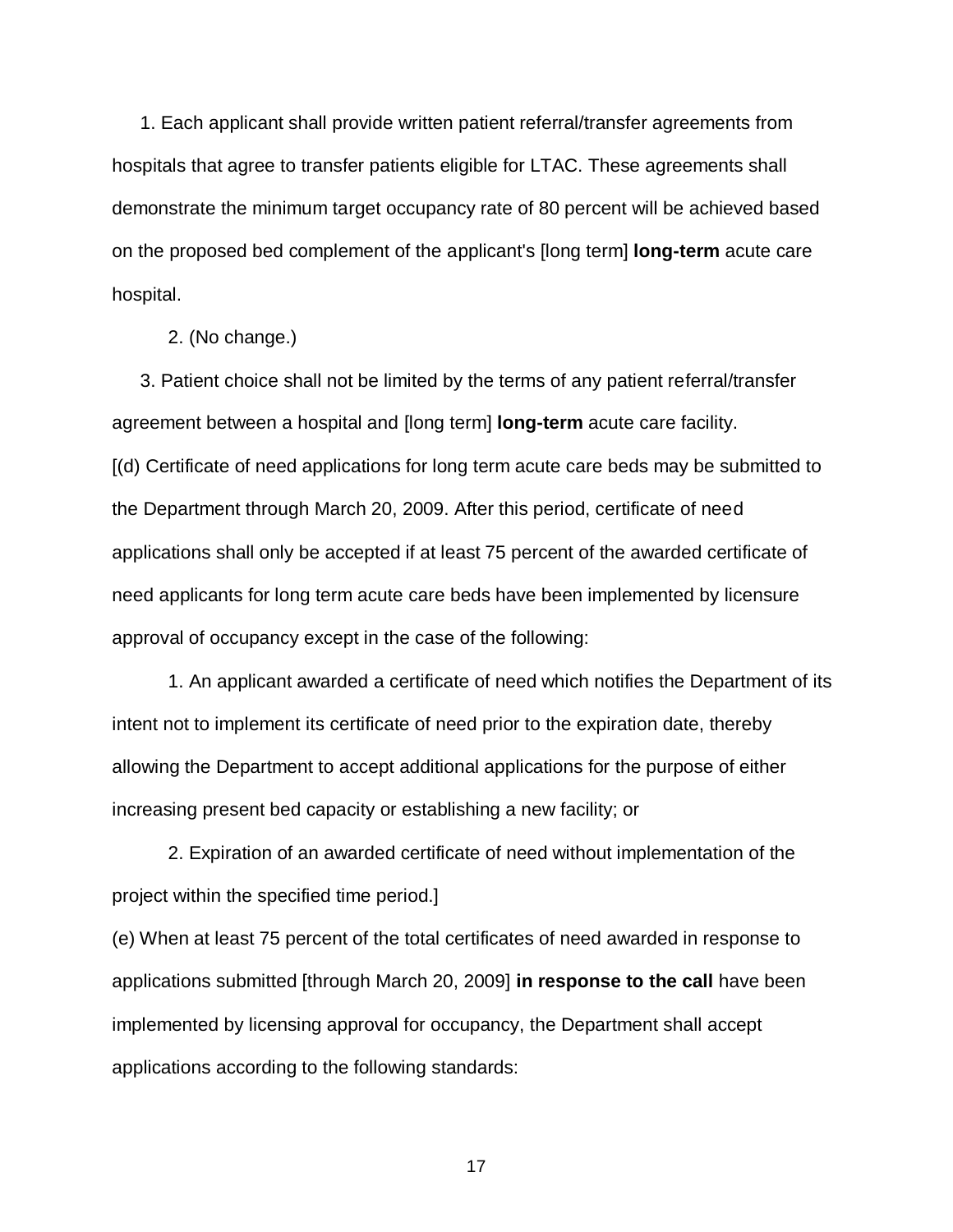1. An applicant proposing a bed addition at an existing [long term] **long-term** acute care facility shall provide evidence that the average occupancy rate for the existing licensed [long term] **long-term** acute care beds for the six most recent quarters prior to submission of the certificate of need application exceeds 85 percent. All data upon which these occupancy rates are based shall be consistent with the hospital statistics as reported to the Department's [Facility Information Systems Program on Share Quarterly Inpatient Utilization Report (B-2) forms] **Office of Hospital Finance and Charity Care pursuant to N.J.A.C. 8:31B**, unless the applicant can demonstrate to the Department with verifiable evidence that there are inaccuracies in the statistical information [which] **that** was reported. [Bed additions at the existing facility will be permitted to add the number of beds to the minimum target occupancy rate of 80 percent.] **An existing LTAC shall be permitted to submit a certificate of need application to add the number of additional beds necessary to achieve the minimum target occupancy rate of 80 percent.** The formula [for this calculation shall be] **is** as follows:

$$
\begin{pmatrix}\n\text{Maximum} \\
\text{LTAC Bed} \\
\text{Addition}\n\end{pmatrix} = \begin{pmatrix}\n\text{LTAC Bed} \\
\text{Complement}\n\end{pmatrix}\nX\n\begin{pmatrix}\n\text{AVG} & -1\n\end{pmatrix}
$$

where "AVG" is the "average quarterly occupancy rate for the six most recent quarters."

[2. An applicant proposing to establish a newly licensed long term acute care hospital shall be reviewed according to the methodology specified in (b) and (c) above. Such applications shall only be accepted for processing if all existing long term acute care hospitals within one hour (non-peak) travel time of the applicant have been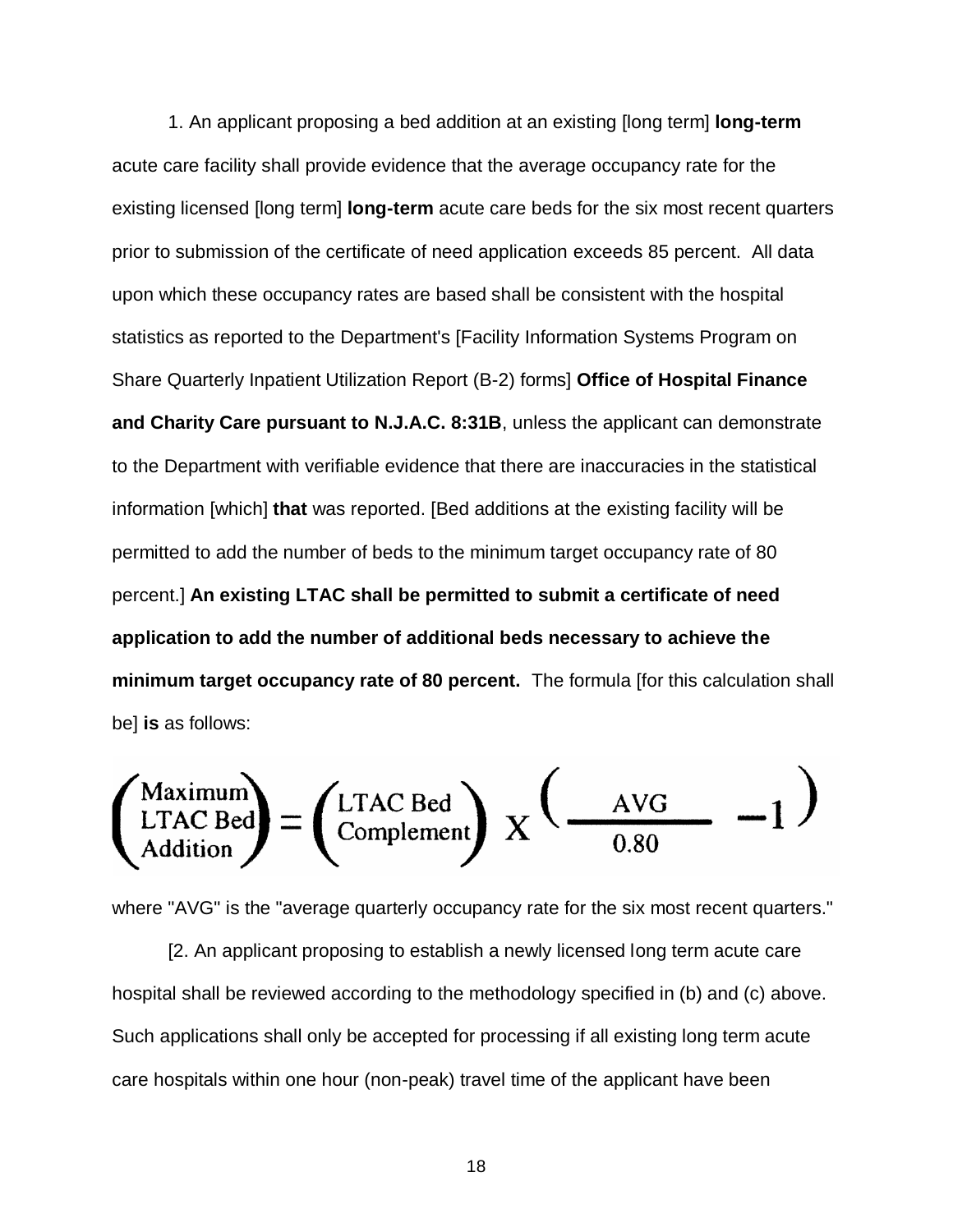operating at 80 percent occupancy of their licensed beds for the latest four quarters of utilization data submitted to the Department.]

(f) A certificate of need awarded to provide [long term acute care] **LTAC** services shall remain valid two years from its issuance.

**1.** The Commissioner may consider a longer time period for certificates of need that require new construction to implement their project.

8:33F-2.4 Accessibility of care for Medicaid and medically indigent patients

(a) [Long term] **Long-term** acute care facility services shall not be covered by fee-forservice payments under the New Jersey Medicaid Program, including NJ FamilyCare. Costs associated with these services shall not be reimbursable.

(b) [Long term] **Long-term** acute care patients shall not be eligible for State charity care subsidies in accordance with P.L. 1997, [c.263] **c. 263**.

(c) [Long term] **Long-term** acute care patients shall not be denied admission to an LTAC on the basis of their inability to pay in accordance with the Hospital Licensing Standards at N.J.A.C. 8:43G-5.2(b) and (c).

### 8:33F-2.5 [Long term] **Long-term** acute care hospital data reporting

Every hospital licensed to provide [long term] **long-term** acute care in accordance with this chapter shall maintain and provide statistical data on the operation of the program and report those data to the Department of Health [and Senior Services on a schedule and in a standardized format determined by the Department. In addition, Uniform Bill Patient Summary (UBPS) data for these patients shall be submitted in